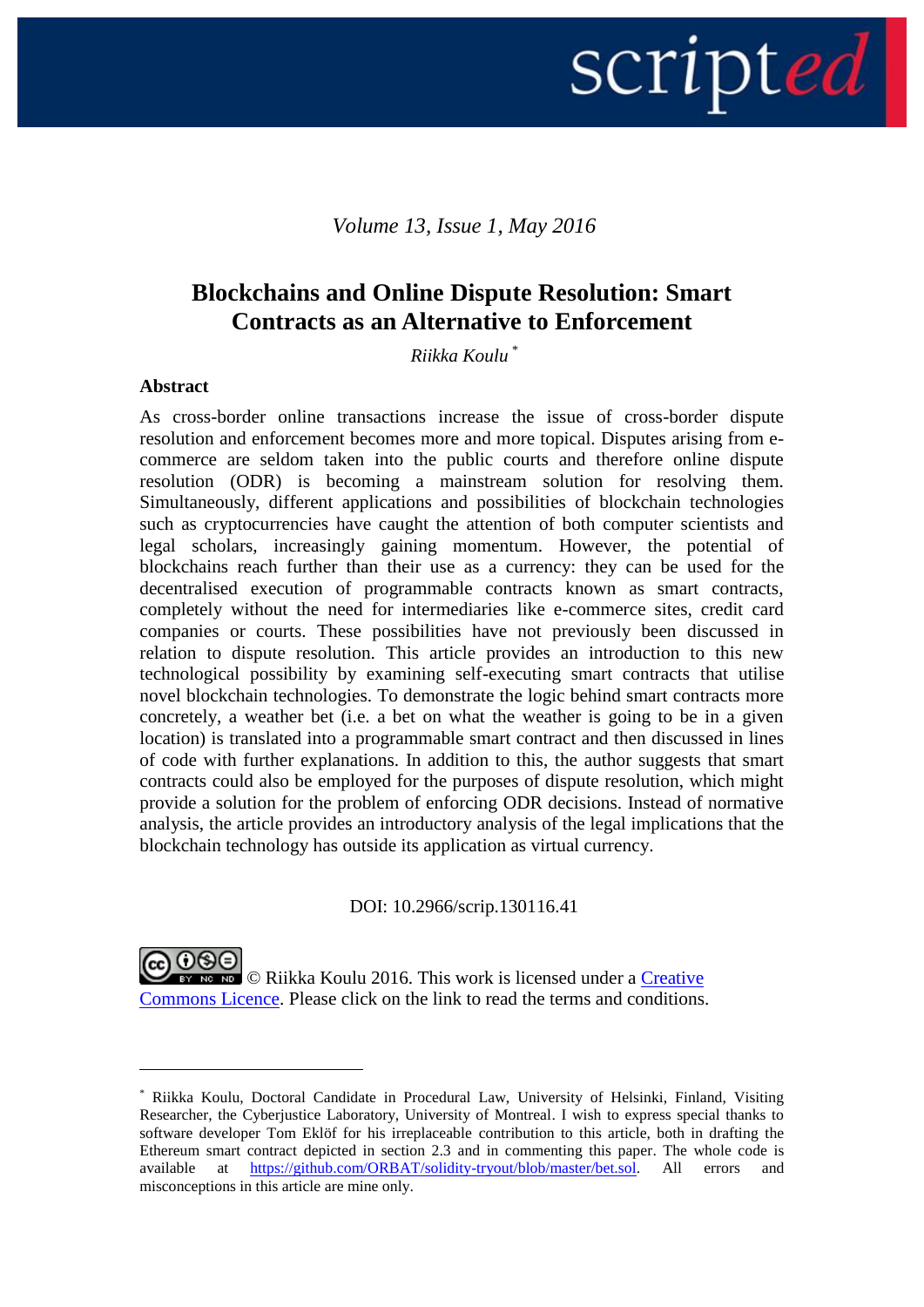#### **1. From Online Dispute Resolution to Blockchains?**

#### *1.1. Introduction*

 $\overline{a}$ 

The prolific rise of cross-border transactions, *e.g.* e-commerce, is rapidly changing both dispute resolution and enforcement. The dominance of the Internet means that individuals are more often entering into contractual relations regardless of geographical locations or jurisdictional boundaries. Undoubtedly, the increase in online transactions has also caused an upsurge of disputes; in order to preserve consumers' trust in the online market, such disputes need to be resolved.<sup>1</sup> However, these disputes, which are characterised by their low intensity nature, seldom surpass the relatively high threshold of cross-border litigation in public courts, leading to the development of alternative methods of conflict management, namely online dispute resolution (ODR).<sup>2</sup>

In this article I approach the challenge of online disputes, an issue that ODR aims to address. Whereas ODR provides a model for resolving online disputes there remains the problem of enforcing these decisions. The alternative approach suggested here focuses on conflict prevention facilitated by the technological infrastructure itself. By examining the possibilities of blockchain technologies, I introduce a different way of assessing technologically augmented dispute resolution and enforcement, which could potentially signify the newest chapter in the on-going debate of combining conflict management and technology.

This article begins with the same problem that ODR has originally addressed: how do we provide efficient redress in cross-border, online transactions between unknown parties where a dispute arises from their contract? How do we organise dispute resolution and facilitate enforcement of the decision in order to preserve the trust placed in the online market?

In this article, I first examine the possibility of harnessing technological infrastructure to address the needs of dispute resolution and technology. In order to take on this task, a

<sup>&</sup>lt;sup>1</sup> This is also the starting point of EU's digital agenda. European Commission, "A Digital Single Market Agenda for Europe" (2015) 4-5, available at [http://ec.europa.eu/priorities/digital-single-market/docs/dsm](http://ec.europa.eu/priorities/digital-single-market/docs/dsm-communication_en.pdf)communication en.pdf (accessed 5 Nov 2015).

<sup>&</sup>lt;sup>2</sup> In the literature, e-commerce disputes have usually been described as low value high volume disputes. However, this characterisation is very much entwined with e-commerce and may overlook other applications of dispute resolution and technology. The University of Montreal's Laboratory of Cyberjustice uses the term *low intensity disputes* to describe the characteristics of disputes that would be suitable for ODR. This terminology has the advantage of summing up the relatively low and simple interests of the parties without labelling them simply as e-commerce disputes. See e.g., K Benyekhlef, V Callipel and E Amar, "La médiation en ligne pour les conflits de basse intensité" (2015) 135 *Gazette du Palais* 17-22.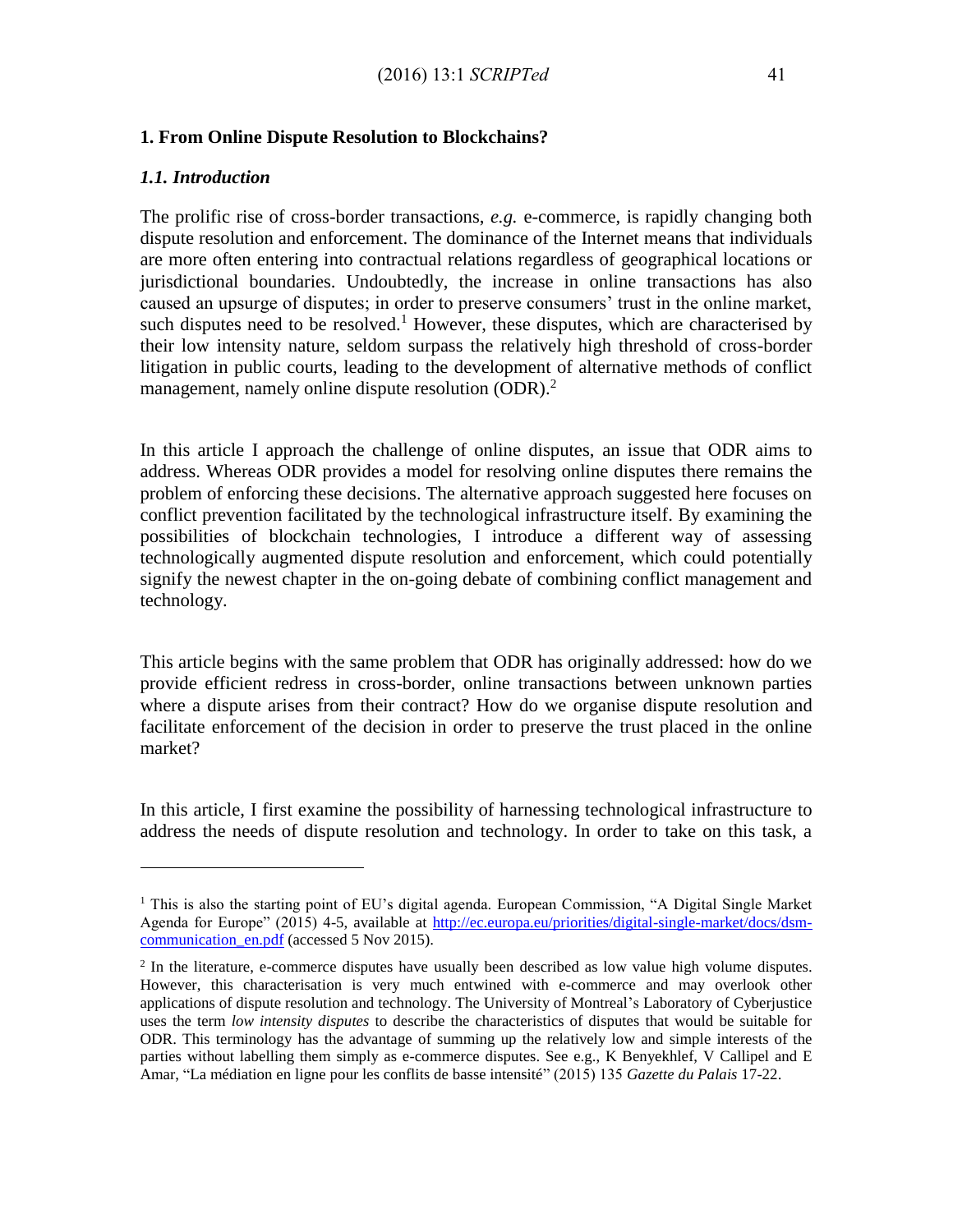#### (2016) 13:1 *SCRIPTed* 42

brief overview of the evolution of ODR and its current challenges is required, as advances in this field constitute the practical background for my examination of blockchains. After this, I briefly describe how blockchains are providing tools for solving the problem of reliability without resorting to centralised authorities. I consider whether a similar structure could be employed to solve the problem of enforcing dispute resolution outcomes without relying on enforcement through state courts or centralised alternatives such as escrows, chargebacks or reputational sanction mechanisms e.g. user reviews or their predecessor, industry black lists.<sup>3</sup> Can an infrastructure based on the blockchain adopt the role of enforcement?

In the second part of this article, I examine the *Ethereum* blockchain platform, which enables the execution of so-called smart contracts through a decentralised technological infrastructure. By the simple example of a weather bet I demonstrate how smart contracts function: how the contract itself allocates winning to one of the parties after assessing the evidence (what the weather was) and how the bets are then transferred to the winner.

Third, I assess the implications of such mechanisms for the future of dispute resolution and technology. In conclusion, I present concluding remarks for future research about bridging the gap between our understanding of law and the potential of technology.

The methodological framework of this article is conflict management. This translates into a specific focus placed on institutionalised conflict prevention, different forms of dispute resolution and enforcement. On the level of fields of law, my starting point is that of procedural law but private and/or pre-emptive enforcement interfaces with contractual law, Internet governance and law and technology studies.

#### *1.2. Online Dispute Resolution and Enforcement*

 $\overline{a}$ 

Despite, or more likely due to its origins in the 1990s, ODR still lacks a uniform definition.<sup>4</sup> Some use the term to refer only to privately organised models of technologyaugmented dispute resolution, while others include courtroom technology, e.g. e-filing and case management systems, videoconferencing and automated document generation .In short, ODR tools, models and applications vary significantly, but they all have in common the implementation of technology to dispute resolution in order to provide more efficient conflict management.<sup>5</sup> ODR applications may exist separately, linked with

<sup>3</sup> G-P Calliess, "Lex mercatoria" (2015) 12 available at<http://ssrn.com/abstract=2597583> (accessed 4 Nov 2015).

<sup>4</sup> See e.g. R Koulu, "Three Quests for Justification in the ODR Era: Sovereignty, Contract and Quality Standardsˮ (2014) 19 *Lex Electronica* 43-71, at 45-49.

 $5$  ODR has often been considered as online alternative dispute resolution (ADR), which, instead of being pronouncedly legal, has focused on the ideals of ADR, i.e., reaching a genuine, tailored solution to the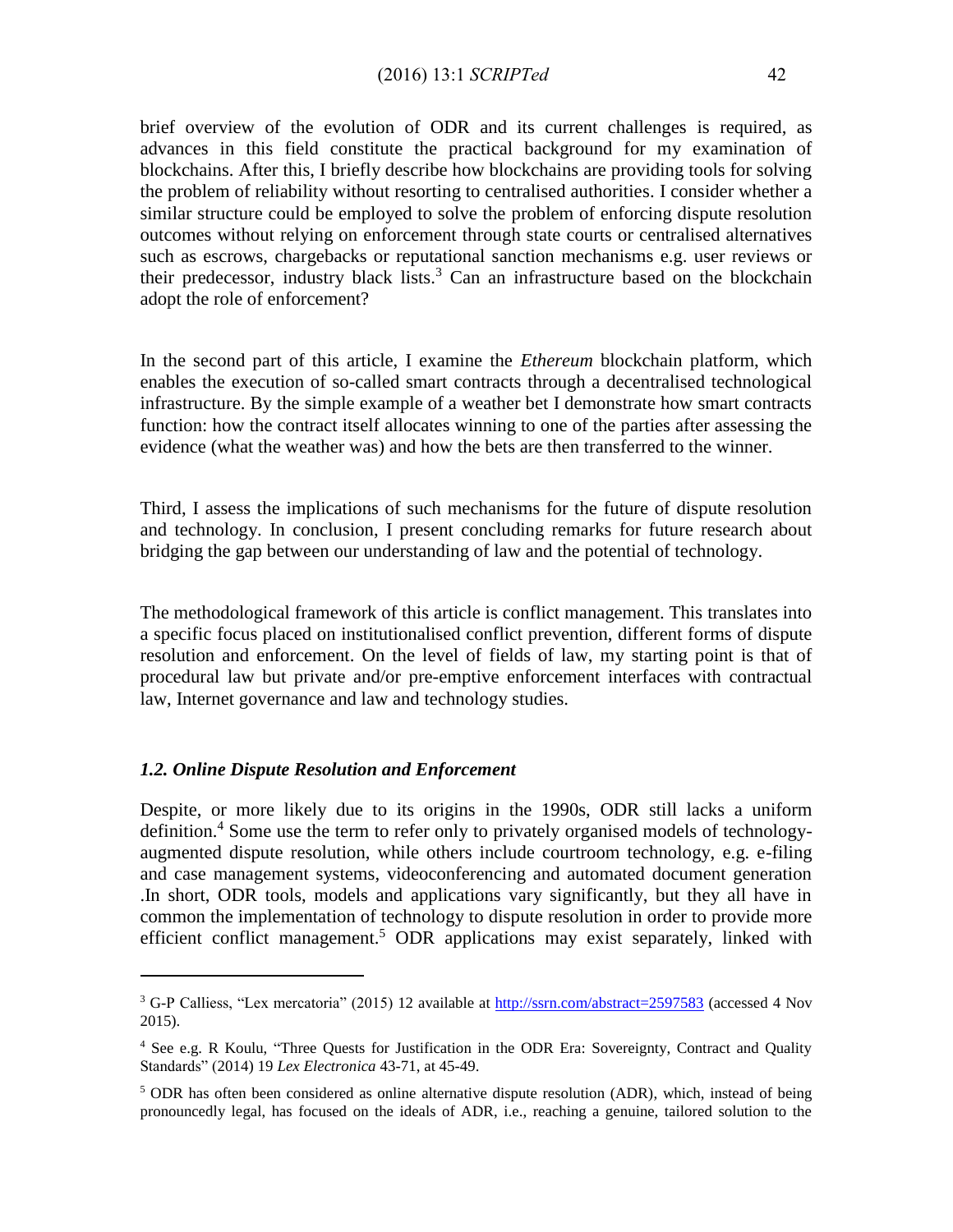public courts or as an integral part of e-commerce sites, as is the case with eBay's Resolution Center. 6

Due to the constraints of territorial jurisdiction, state sovereignty and the newness of ODR, there are no global legal instruments for regulating legal issues related to crossborder ODR. This means that the choice of law or jurisdiction, or the recognition and enforcement of ODR decisions, are all determined based on national law, which may often lead to complications in cross-border situations. In response to these challenges, the EU has created a union-wide ODR platform with translation services through the ODR Regulation (524/2013) and ADR Directive (2013/11/EU).<sup>7</sup> Also, the United Nations Commission on International Trade Law (UNCITRAL) has attempted to draft uniform procedural rules for ODR but the work has come to a relative standstill.<sup>8</sup>

 $\overline{a}$ 

<sup>6</sup> eBay's Resolution Centre is an often quoted example of successful ODR. This success is difficult to contradict, as eBay resolves over 60 million e-commerce disputes annually. See, E Katsh, "ODR: A Look at History", in Wahab et al. 2012, at 2. A point of interest is that the service has been renamed as Money Back Guarantee in late 2014/early 2015. However, Vermeys and Benyekhlef argue that public courts could also benefit from implementation of ODR methods. See N W Vermeys and K Benyekhlef, "ODR and the Courts", in Wahab et al. 2012 at 307-324 (see note 5 above).

 $<sup>7</sup>$  The Regulation establishes an EU-wide portal for consumers and traders, who can submit complaints</sup> through the platform. The platform then directs the complaint to the suitable national ADR entity, which helps the parties in reaching an out-of-court settlement in accordance with the entity's own procedural rules. Full text of the Regulation available at [http://eur](http://eur-lex.europa.eu/LexUriServ/LexUriServ.do?uri=OJ:L:2013:165:0001:0012:EN:PDF)[lex.europa.eu/LexUriServ/LexUriServ.do?uri=OJ:L:2013:165:0001:0012:EN:PDF](http://eur-lex.europa.eu/LexUriServ/LexUriServ.do?uri=OJ:L:2013:165:0001:0012:EN:PDF) (accessed 5 Nov 2015). The platform, which was launched in January 2016, is available at https://webgate.ec.europa.eu/odr/ (accessed13 Apr 2016).

parties' conflict instead of resolving the legally framed dispute through evaluation of rights and obligations. See, e.g., A R Lodder and J Zeleznikow, *Enhanced Dispute Resolution through the Use of Information Technology* (Cambridge: CUP, 2010) at 12-13; C Rule, *Online Dispute Resolution for Business: B2B, e-Commerce, Consumer, Employment, Insurance, and Other Commercial Conflicts* (San Francisco: Jossey-Bass, 2002), at 13. Kaufmann-Kohler and Schultz highlight that ODR's definitions usually depict it either as a *sui generis* dispute resolution method or as online ADR. As they point out, both perspectives have their issues. See, G. Kaufmann-Kohler and T. Schultz, *Online Dispute Resolution: Challenges for Contemporary Justice* (The Hague: Kluwer Law International, 2004) at 5-10. The need for ODR theory has also been acknowledged. See, L Wing and D Rainey, "Online Dispute Resolution and the Development of Theory", in M S A Wahab, M E Katsh and D Rainey (eds), *Online Dispute Resolution: Theory and Practice: A Treatise on Technology and Dispute Resolution* (The Hague: Eleven International Publishing, 2012) at 35- 50.

<sup>8</sup> The objective of UNCITRAL's Working Group III has changed since it started working on ODR in 2010. The stumbling block has been the fundamental difference between different jurisdictions regarding the acceptance of binding pre-dispute arbitral clauses in consumer cases. In July 2015, the Commission further specified the Working Group's mandate to focus on the "elements of an ODR process, on which elements the Working Group had previously found consensus". The Working Group will continue for one year, until the summer of 2016, after which it will be terminated regardless of the outcome. See, United Nations Commission On International Trade Law, Working Group III (Online Dispute Resolution), Thirty-second session, 'Annotated Provisional Agenda' (18 Sept 2015) at 4 available at [https://documents-dds](https://documents-dds-ny.un.org/doc/UNDOC/LTD/V15/066/23/PDF/V1506623.pdf?OpenElement)[ny.un.org/doc/UNDOC/LTD/V15/066/23/PDF/V1506623.pdf?OpenElement](https://documents-dds-ny.un.org/doc/UNDOC/LTD/V15/066/23/PDF/V1506623.pdf?OpenElement) (accessed 21 Apr 2016).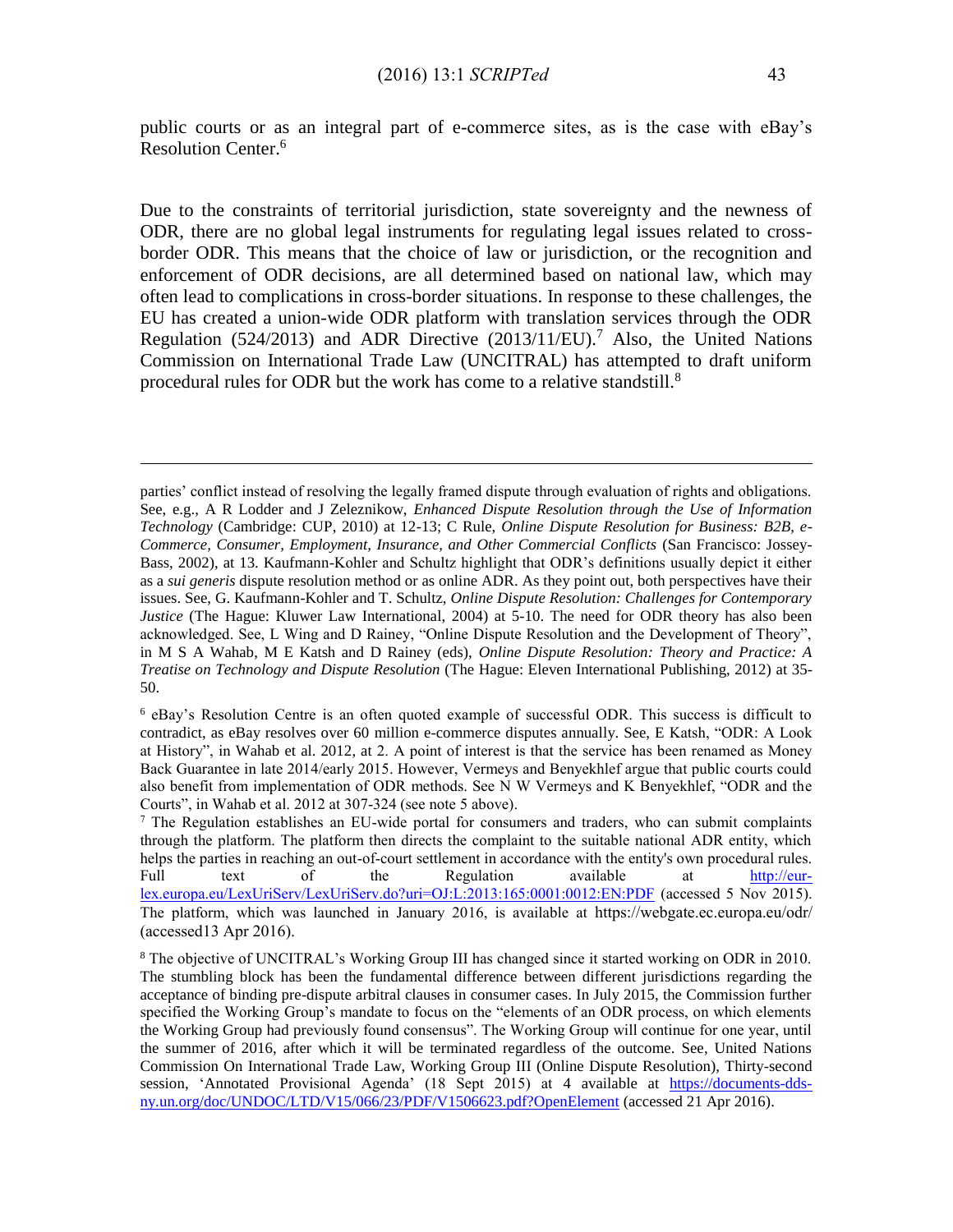In addition to the lack of uniform due process standards, another unsolved problem regarding ODR is that of enforcement.<sup>9</sup> Without a way to force compliance with a decision, the decision is mainly without effect.<sup>10</sup> Although voluntary compliance is possible, an effective redress mechanism is needed to force compliance in case the final decision reached in the ODR process is not voluntarily followed.<sup>11</sup> Several solutions for enforcing ODR decisions have been developed in practice. One much discussed option would be to enforce ODR decisions as arbitral awards through the public courts. Other, softer options of forcing compliance range from user reviews to chargebacks and escrow services. A more intrusive solution is direct enforcement by the e-commerce site, which requires a close interface between the marketplace, the payment method and the ODR service. In the following section, I briefly describe these options, against which the potential of blockchain technologies need to be evaluated.

It has been suggested that decisions reached in ODR procedures could be enforced as arbitral awards using the widely applied New York Convention of 1958. Enforcement as arbitral awards would mean that ODR decisions would be enforced through the official enforcement mechanism of each nation state. Before granting access to enforcement, the national court summarily examines the award and enforcement may be refused on certain grounds.<sup>12</sup> However, it is unclear, whether ODR could in fact be interpreted as arbitration.<sup>13</sup>

<sup>&</sup>lt;sup>9</sup> This is also linked to the UNCITRAL debate, as the question of the acceptance of binding pre-trial arbitration clauses in consumer relationships is linked with the possibility of enforcing these arbitral awards in accordance with the provisions of the Convention on the Recognition and Enforcement of Foreign Arbitral Awards (New York, 1958). See further, R Koulu, "One Click Too Much? – Thoughts on UNCITRAL's Work on ODR Draft Rules, Part II" (2015), available at [http://www.cyberjustice.ca/actualites/2015/03/13/one-click-too-much-thoughts-on-uncitrals-work-on-odr](http://www.cyberjustice.ca/actualites/2015/03/13/one-click-too-much-thoughts-on-uncitrals-work-on-odr-draft-rules-part-ii/)[draft-rules-part-ii/](http://www.cyberjustice.ca/actualites/2015/03/13/one-click-too-much-thoughts-on-uncitrals-work-on-odr-draft-rules-part-ii/) (accessed 13 Oct 2015).

<sup>&</sup>lt;sup>10</sup> Enforcement is considered to be necessary for efficient access to justice. The case law of the European Court of Human Rights (ECtHR) highlights the importance of enforcement as a part of fair trial provided for in Article 6 of the European Convention on Human Rights. See ECtHR, 'Guide on Article 6: Right to Fair Trial (civil limb)' (2013) at 23-24 available at http://www.echr.coe.int/Documents/Guide Art 6 ENG.pdf (accessed 13 Oct 2015).

 $11$  I use a broad definition of enforcement in this article. Traditionally, enforcement has referred to the authority of nationally regulated debt recovery procedures and the authority of the enforcement officials in conducting foreclosure. However, I use the term inclusively to refer to different mechanisms of providing compliance with decisions reached in different dispute resolution procedures.

 $12$  For example, the recognition may be refused based on Article V of the New York Convention, if the party against whom it is invoked can prove that he was not given proper notice of the proceedings or was otherwise unable to present his case. A similar summary procedure of recognition was formerly in place for enforcing judgments of national courts within EU. However, this *exequatur* procedure has been abolished in the recast Brussels I Regulation (1215/2012) on the jurisdiction, recognition, and enforcement of judgments in civil and commercial cases. It should be noted that arbitration is excluded from the scope of the Regulation. This means that if ODR decisions were considered arbitral awards, the only method of enforcing them through public courts would be through the New York Convention. A related issue is, whether ODR decisions could be considered to be judgments of national courts and hence enforced as judgments through the Regulation. The answer to this depends on future ODR applications within the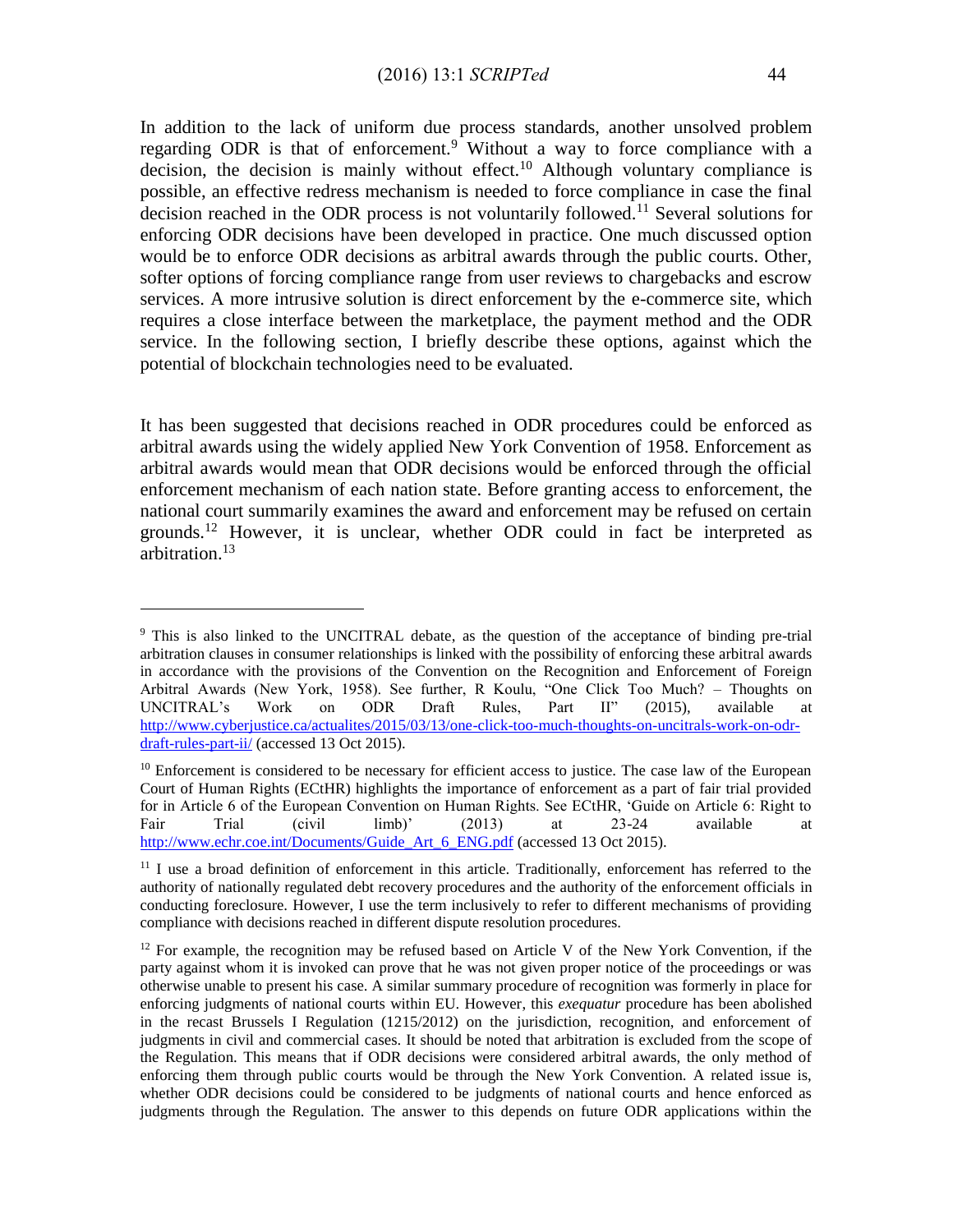Alternative ways of encouraging compliance have developed:<sup>14</sup> for example, many ecommerce sites operate through user review systems, where buyers and sellers may leave public feedback about their transaction after it is completed. The logic is that buyers and sellers with the best user reviews receive more future transactions. The downside of user review systems is that they do not provide redress for individual cases but try to modify future behaviour. The possibility of false reviews or bad faith also needs to be considered.

In addition to user review systems, chargebacks are another mechanism for encouraging compliance. In chargeback mechanisms, the credit card company reimburses payments made by credit card in case the transaction has gone awry. The credit card company makes the decision on reimbursement and thus the mechanism is connected with the payment method. The system is funded without consumer payments: sellers with repeated chargebacks are charged higher fees. The difficulty with chargebacks is that they are most often used in the USA and the UK, and likely require modifications before being suitable for application in financial markets and in legislation in other jurisdictions.<sup>15</sup>

However, the most interesting example of forcing compliance with ODR decisions is the mainly unexplored possibility of direct private enforcement, which is integrated with the marketplace and the payment method.<sup>16</sup> In private enforcement, technological

national court systems. One possible conclusion could be that private ODR decisions are seen as arbitral awards and court-based ODR decisions as judgments.

<sup>&</sup>lt;sup>13</sup> This discussion is ongoing within UNCITRAL's Working Group III. For an overview, see, United Nations Commission On International Trade Law, Working Group III (Online Dispute Resolution) "Report of Working Group III (Online Dispute Resolution) on the work of its thirtieth session (Vienna, 20-24 October 2014)" (4 November 2014) at 8 available at [https://documents-dds](https://documents-dds-ny.un.org/doc/UNDOC/GEN/V14/073/90/PDF/V1407390.pdf?OpenElement)[ny.un.org/doc/UNDOC/GEN/V14/073/90/PDF/V1407390.pdf?OpenElement](https://documents-dds-ny.un.org/doc/UNDOC/GEN/V14/073/90/PDF/V1407390.pdf?OpenElement) (accessed 21 Apr 2016).

<sup>&</sup>lt;sup>14</sup> For an overview of these mechanisms see, R Koulu, "Where Law, Technology, Theory and Practice Overlap: Enforcement Mechanisms and System Design" in C Adamson (ed), *Online Dispute Resolution*. *An International Approach to Solving Consumer Complaints* (Author House Publishing/ NetNeutrals, 2015) at 57-68.

<sup>&</sup>lt;sup>15</sup> Within the EU, there is a legal right to demand a chargeback based on Directive (2007/64/EC) on payment services in the international market (PSD) and on the basis of Directive (2008/48/EC) on credit agreements for consumers, both of which have been implemented in all EU Member States. However, this right is limited to unauthorised payments, trader's violation of consumer's rights and bankruptcy situations. In some EU States, there exists a voluntary chargeback system based on card companies' own operating rules. See, The European Consumer Centre's Network, "Chargeback in the EU/EEA: A solution to get your money back when a trader does not respect your consumer rights", (undated) available at [http://ec.europa.eu/consumers/ecc/docs/chargeback\\_report\\_en.pdf](http://ec.europa.eu/consumers/ecc/docs/chargeback_report_en.pdf) (accessed13 Oct 2015).

<sup>&</sup>lt;sup>16</sup> Some scholars have touched upon the private enforcement of ODR decisions. For example, Cortés argues that self-enforcement mechanisms should be complemented with public enforcement mechanisms. See, P Cortés, *Online Dispute Resolution for Consumers in the European Union* (New York: Routledge, 2010) at 82, 204. Kaufmann-Kohler and Schultz argue that self-enforcement is the best option for ODR when voluntary compliance is not possible. They make a distinction between so-called indirect self-enforcement, which refers to trust marks, reputation systems, punitive exclusion from the marketplace and other modes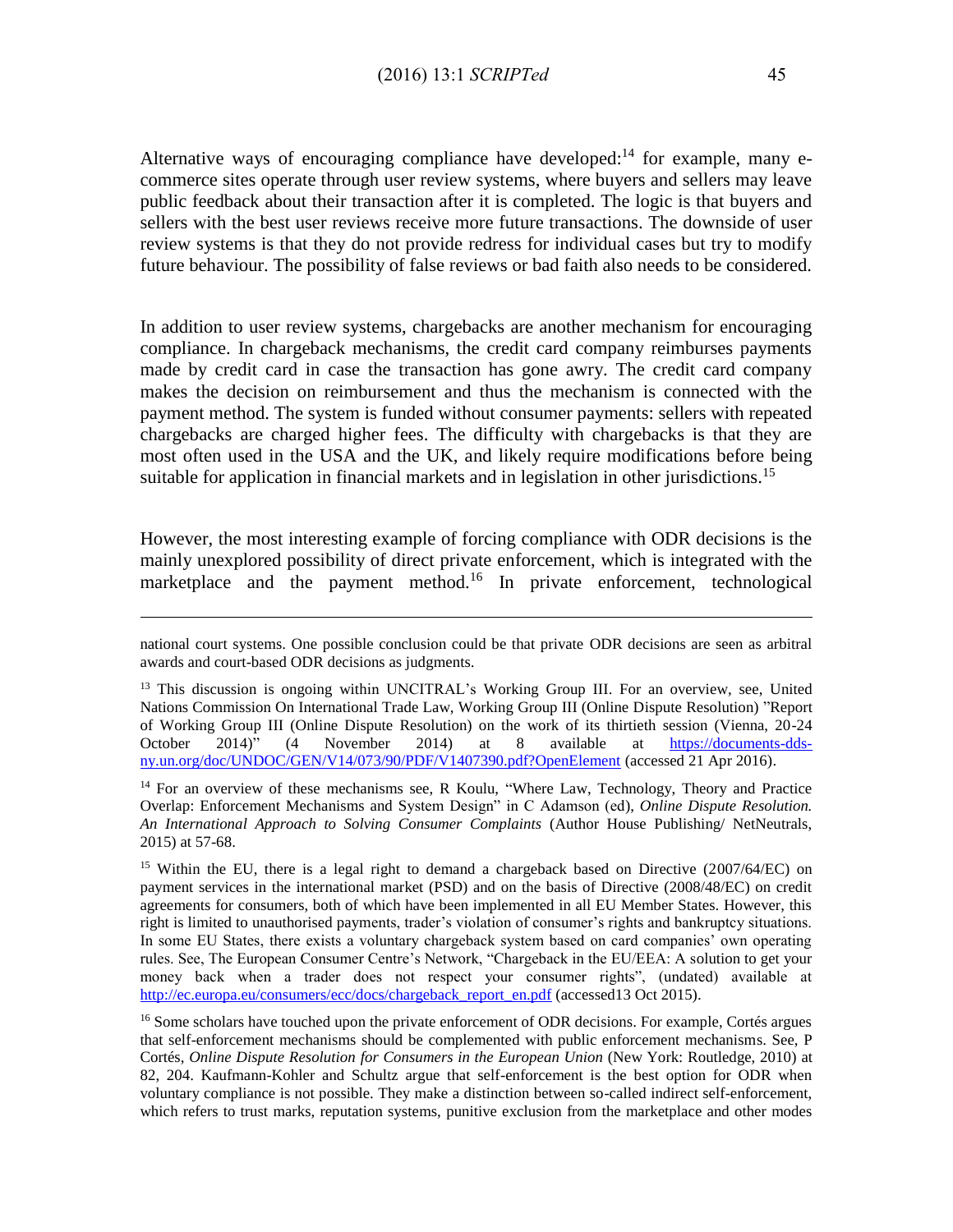#### (2016) 13:1 *SCRIPTed* 46

infrastructure is harnessed to allocate responsibility and liability without human intervention, in automated procedures. What defines private enforcement is the noninterference of traditional enforcement authorities, most importantly the absence of the nation state's monopoly on violence. Private enforcement is also the connection point between ODR and the potential of blockchain technologies: no interface with the public courts is needed and the enforcement forms an integral part of the contractual relationship itself.

An example of private enforcement in ODR can be found in eBay's "Money Back Guarantee", although the e-commerce giant accentuates this as an insurance-type safeguard in case the buyer does not receive the ordered item or the item does not match the listing description.<sup>17</sup> Based on the guarantee,  $e$ Bay's system refunds a dissatisfied buyer in case the seller and buyer are unable to reach resolution themselves. After reimbursement to the consumer, the seller is then responsible for reimbursing the amount to eBay. Based on eBay's User Agreement of 19.5.2016, eBay may request the interfaced payment operator PayPal to hold the funds on the seller's account to enforce this responsibility.<sup>18</sup>

Although eBay's mechanism is not referred to as enforcement, it operates based on a similar logic as that of private enforcement. Still, it is one of the first examples of creative use of technological infrastructure and the possibilities this example depicts are various. From the perspective of conflict management, such mechanisms function similarly to preemptive negotiation: they prevent the conflict from escalating into a full-scale dispute that requires a resolution procedure and separate enforcement of the resolution.

of directing behaviour, and direct self-enforcement, which includes escrows, chargebacks, insurance mechanisms and "judgment funds" established by ODR providers or third parties. See, G. Kaufmann-Kohler and Schultz 2004, at 168, 223-233 (see note 5 above). See also, R Koulu, *Dispute Resolution and Technology: Revisiting the Justification of Conflict Management* (Helsinki: University of Helsinki Conflict Management Institute, 2016, forthcoming). It should be noted that private enforcement itself is by no means a new phenomenon, as several scholars have pointed out. See e.g., E Stringham, *Private Governance. Creating Order in Economic and Social Life* (New York: Oxford University Press, 2015). However, technological advances and globalisation have further strengthened the emergence of private regimes and created new prospects for such regimes. See e.g., G Teubner and A Fischer-Lescano, "Regime-Collisions: The Vain Search for Legal Unity in the Fragmentation of Global Law" (2004) 25 *Michigan Journal of International Law* 999-1046.

<sup>17</sup> eBay, "eBay Money Back Guarantee" (no date) available at [http://pages.ebay.com/help/policies/money](http://pages.ebay.com/help/policies/money-back-guarantee.html)[back-guarantee.html](http://pages.ebay.com/help/policies/money-back-guarantee.html) (accessed 13 Oct 2015).

<sup>&</sup>lt;sup>18</sup> eBay amends its user agreement on regular intervals. For this article, I have used the user agreement effective from 19 May 2016. The authorisation given by the user to eBay to remove funds from the user's PayPal account remains unchanged compared to earlier versions.. eBay, 'eBay User Agreement' (2016) available http://pages.ebay.com/help/policies/user-agreement.html (accessed 26 Apr 2016).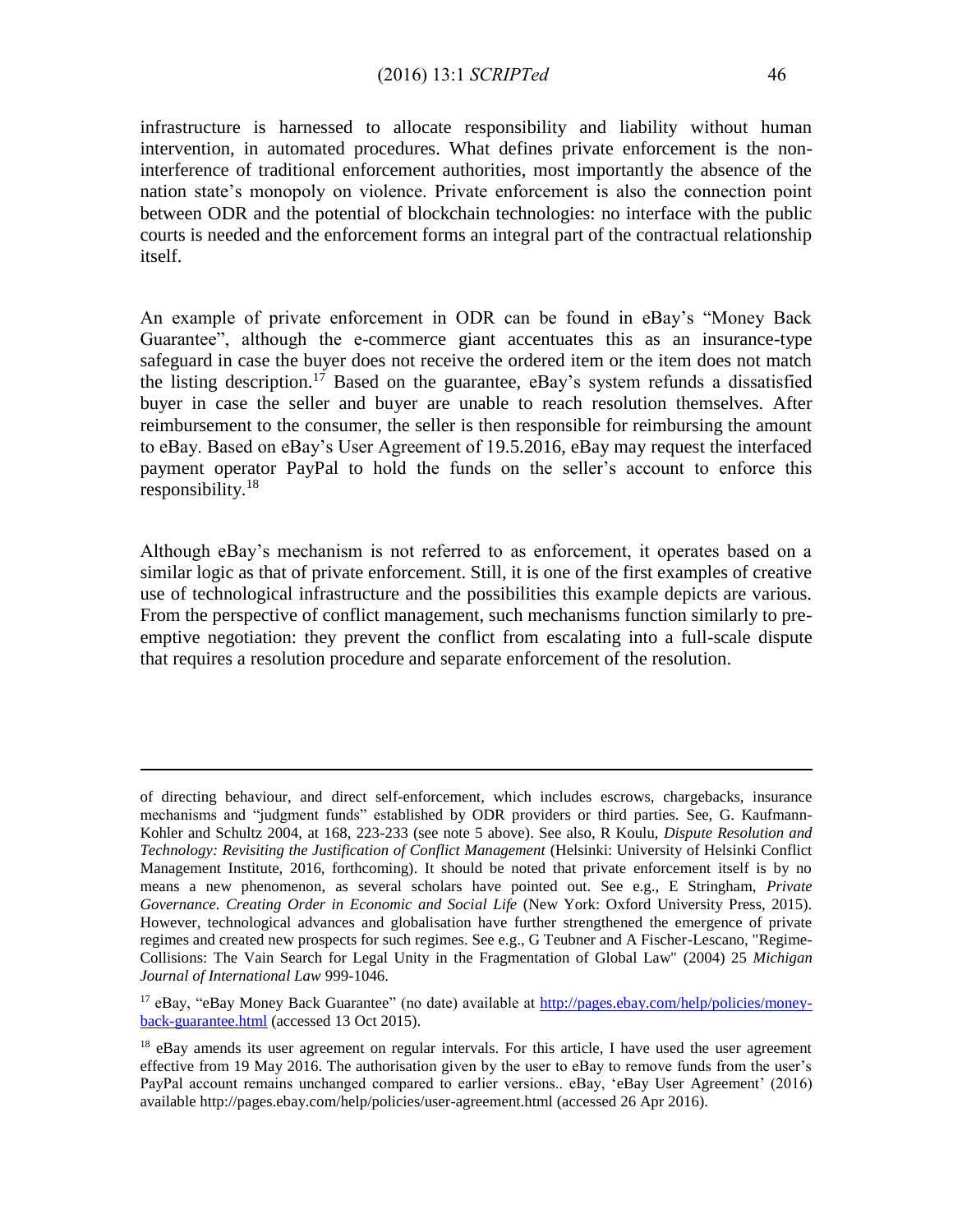However, as private enforcement bypasses the nation state's monopoly on violence, it is controversial.<sup>19</sup> Still, by combining an e-commerce site, an ODR process and a payment mechanism, private enforcement enables forcing compliance without resorting to the time-consuming and uncertain option of seeking enforcement through public courts.<sup>20</sup> However, as private enforcement requires an interface with a payment method, it may only be possible for market leaders. Another downside is that private enforcement bypasses the summary state control on the fairness of the decision, which has been essential for ascertaining that only those decisions that are reached in private resolution processes respecting due process are granted enforcement through the public enforcement mechanism.<sup>21</sup> The question is challenging: what happens to due process, to the fundamental right for a fair trial, when we remove the nation state from the enforcement equation? Although the question is impossible to answer to any satisfactory end, it is probable that as a last resort, control of due process is shifted from the state to private actors.

As this brief description shows, all alternatives of enforcing ODR decisions have their shortcomings. Could the blockchain, the technology behind modern cryptocurrencies, provide another perspective to this issue? Before evaluating this, it is necessary to explain how blockchains work. If this technological solution is to take the place of enforcement, it needs to include an interface with a payment mechanism and be able to force compliance. *Prima facie,* blockchain-based smart contracts seem to meet both

<sup>&</sup>lt;sup>19</sup> The state's monopoly on violence has received much scholarly attention, starting from the early work on sovereignty by Jean Bodin and Thomas Hobbes. In 1919, The German sociologist Max Weber conceptualised the monopoly on violence as the defining concept of the state. According to Weber, "[a] compulsory political organization with continuous operations will be called a State insofar as its administrative staff successfully upholds the claims to the monopoly of the legitimate use of physical force in the enforcement of its orders…" See, M Weber, G Roth and C Wittich (eds), *Economy and Society: An Outline of Interpretive Sociology. Volume 2* (Oakland: University of California Press 1978), at 54. Since Weber, several scholars have discussed the changes in the state's monopoly on violence caused by technology. See e.g., M Castells, *Power of Identity: The Information Age: Economy, Society, and Culture Volume II* (Malden, MA: Wiley-Blackwell, 2009). For an application of Weber's definition to the Internet see, R W Rijgersberg, *The State of Interdependence: Globalization, Internet and Constitutional Governance* (The Hague: TMC Asser Press, 2010), at 16.

 $20$  On fair grounds, criticism is voiced against this platform-oriented model, which is based on full integration of payment mechanism and dispute resolution. The basis of such criticism is the partiality embedded in full integration, as it forces the users of the platform (i.e. the sellers and buyers) to accept the platform's authority over the contractual relation both in the transaction phase and in a potential dispute resolution phase (followed by enforcement). Thus, the users have no other feasible option than to accept the platform's user terms, such as direct debit from an account. Florian Glatz uses the apt description of this as "the governance of both the pre and post contractual phase on the platform's terms". See closer, F Glatz, " Smart Contracts, Platforms and Intermediaries" (2015) available at [https://medium.com/@heckerhut/smart](https://medium.com/@heckerhut/smart-contracts-platforms-and-intermediaries-c3d30f5182a6)[contracts-platforms-and-intermediaries-c3d30f5182a6](https://medium.com/@heckerhut/smart-contracts-platforms-and-intermediaries-c3d30f5182a6) (12 Sept 2015).

<sup>&</sup>lt;sup>21</sup> It should be noted that state control before enforcement is by no means the principal method of safeguarding due process. However, the grounds for refusal to recognise arbitral awards stated in the New York Convention demonstrate that grave due process violations may be taken into account at the enforcement stage. Similarly 45 of the Brussels I Regulation (1215/2012) enables the refusal of recognition in case the defendant is not served the documents which instituted the proceedings.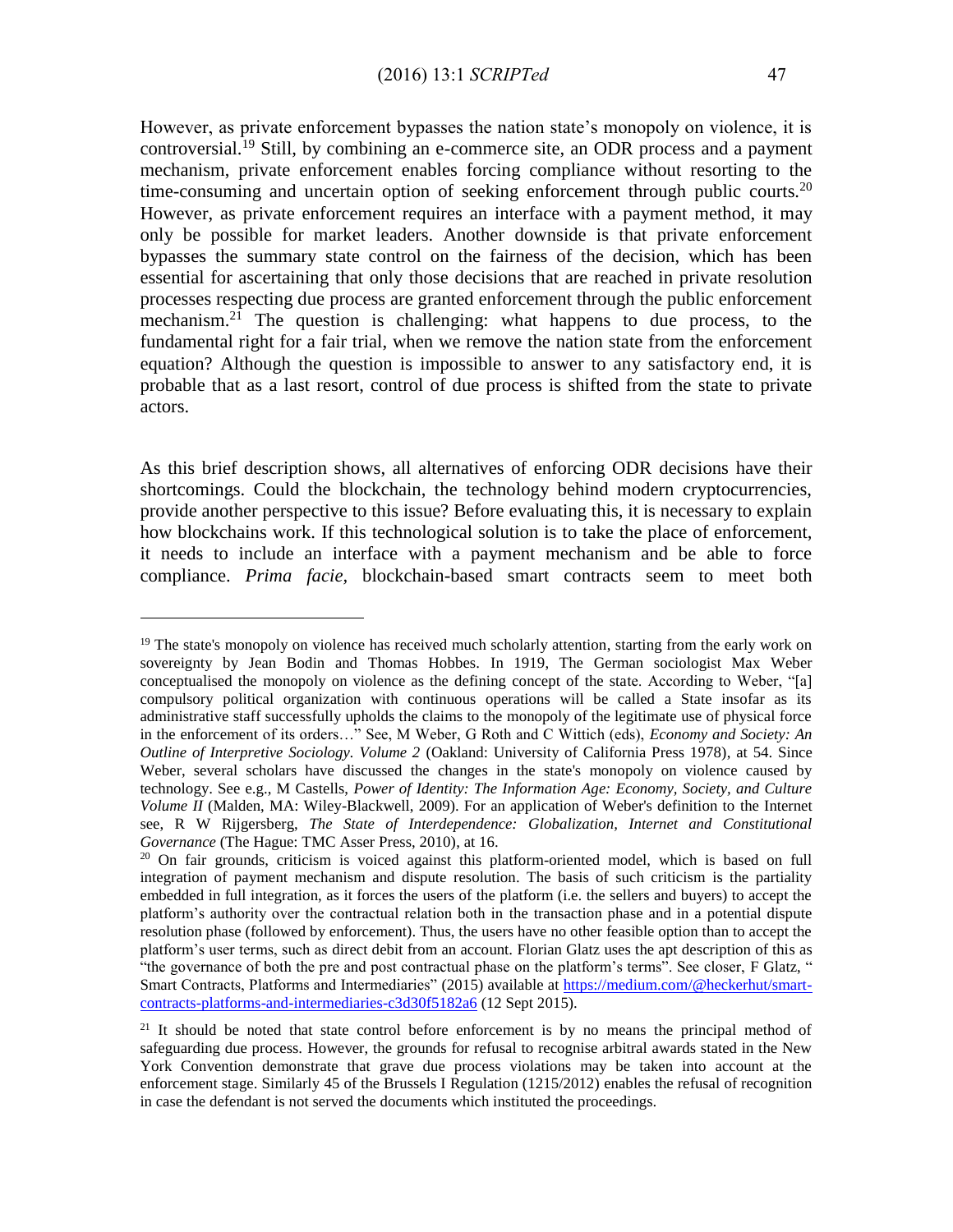requirements. As virtual currency the interface with a payment method is guaranteed and the smart contract executes itself without the need for additional intervention.

#### **2. Smart Contracts Embedded with Conflict Management?**

#### *2.1. Harnessing Infrastructure*

 $\overline{a}$ 

Traditionally, ways of conducting cross-border transactions have been limited by the nonexistence or lack of predictable and trustworthy modes of dispute resolution and enforcement. The lack of dispute resolution as an obstacle for well-functioning markets has been acknowledged since the Middle Ages and obstacle which continues into the present day. This need for reliable governance<sup>22</sup> led to the emergence of medieval *lex mercatoria*, <sup>23</sup> the loose private regime of shared guild practices, market courts and customs procedures, as well as to the modern versions of these, in the development of online dispute resolution for e-commerce. This is to say that private governance in itself is nothing new.

Institutionalised legal regimes are a method of providing soft law instruments, e.g. contractual practices, codes of conduct, methods of conflict management, that aim at reducing the risks of cross-border commerce. Furthermore, the same issue of allocating risk has taken new forms in the online context. It has transformed into a question of who do you trust online, into an issue of security, privacy and fairness of conflict management. Furthermore, what do you do when something goes wrong, how do you get a third party decision if negotiations fail and how do you execute that decision if there is no voluntary compliance?

Up until now trust has been a focal concept in cross-border commerce and in resolving disputes arising from it. Potentially, the blockchain infrastructure of cryptocurrencies

 $^{22}$  Economist Avinash Dixit points out that the economy assumes the existence of sufficient governance, which is regarded as necessary for successful markets. Governance has traditionally been provided by the nation state or the sovereign. See, A K Dixit, *Lawlessness and Economics. Alternative Modes of Governance* (Princeton and Oxford: Princeton University Press, 2004), at 2-3.

<sup>&</sup>lt;sup>23</sup> On lex mercatoria see note 3 above, Calliess 2015. Calliess further discusses the development of transnational contractual law and suggests gradual codification and consent-based implementation as the solution to the decreasing importance of the nation state. See, G-P Calliess, "Making of Transnational Contractual Law" (2007) 14 *Indiana Journal of Global Legal Studies* 469-484. In his examination of transnational legality Thomas Schultz argues the importance of distinguishing between law and non-law, as recognising private regimes as law empowers these regimes. See, T Schultz, *Transnational Legality. Stateless Law and International Arbitration* (Oxford: Oxford University Press, 2014), at 11. Schultz's stance also has relevance in relation to blockchain applications. Undoubtedly smart contracts are a part of a normative system but the question remains open, whether they should be recognised as law. Recognising smart contracts as law would empower the blockchain infrastructure and grant it a role in law making. The question is therefore highly controversial.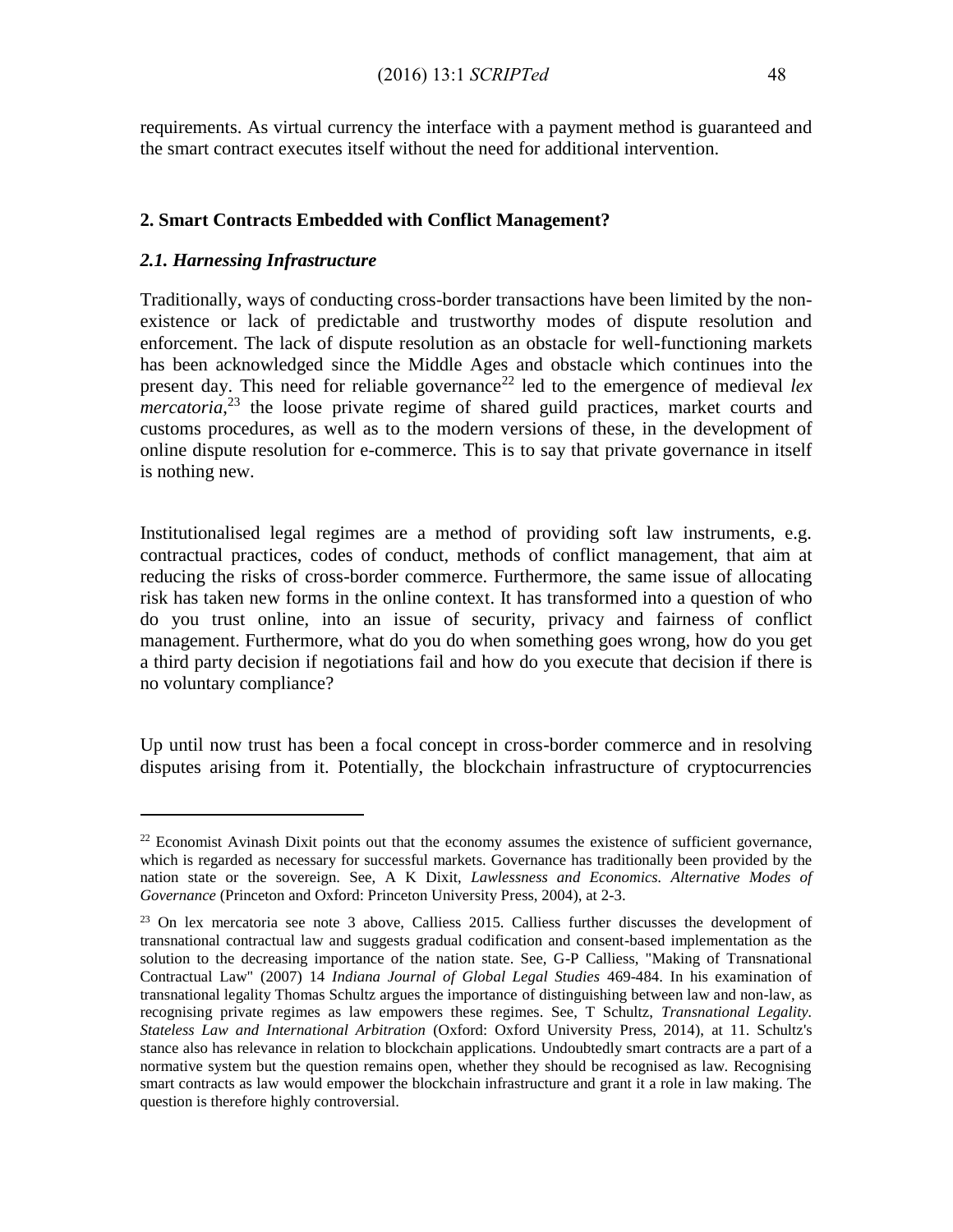may change this. Self-executing smart contracts already enable trustless contractual relationships. It is possible that their applications in dispute resolution signify private governance that not only replaces state control with private third party control but completely obviates the need to place trust in any third party, be it the state, the market court, the ODR provider, the escrow service etc. Simply put, there would no longer be the need to allocate trust. This gradual decline of trust is the difference between older models of private governance and blockchain technologies.

#### *2.1.1. How Blockchains and Cryptocurrencies Work*

 $\overline{a}$ 

Instead of placing trust in centralised authorities like the state, some initiatives have been taken towards using the technological infrastructure itself to allocate trust - *by* the infrastructure *to* the infrastructure. This method can be employed instead of or in addition to reputation-based methods of forcing compliance, which focus on improving trust between e-commerce users, the sellers and the buyers.

Blockchains and the decentralised digital currencies known as cryptocurrencies based on them are a solution to this end. Cryptocurrencies are defined by their inherent decentralisation, which enables the development of smart contracts and escrow services without the necessity of a trusted institutional third party. Whereas traditional currency operates by the authority of central banks and the credibility placed therein, cryptocurrencies achieve credibility by authenticating the ownership of currency by the technical protocol itself. The value of cryptocurrencies is seldom connected with denominations of traditional currencies although some attempts of this do exist.<sup>24</sup>

The first and most famous example of blockchain technology is the Bitcoin cryptocurrency, which was invented and released as open source software by Satoshi Nakamoto in 2008<sup>25</sup>. The objective of the Bitcoin infrastructure was to overcome the inherent weaknesses of centralised models of digital currencies, namely the need to trust centralised institutions to serve as trusted third parties to transactions to prevent double spending.<sup>26</sup> By solving this issue in a decentralised fashion, Bitcoin enabled the processing of online transactions without the need to resort to third-party intermediaries

<sup>&</sup>lt;sup>24</sup> See e.g., J Wilmoth, "NuBits Seeks to End Cryptocurrency Volatility with USD Peg" (2014) available at <https://www.cryptocoinsnews.com/nubits-seeks-to-end-cryptocurrency-volatility-with-usd-peg/> (accessed 5 Nov 2015).

 $25$  A point of interest is the debate about the elusive identity of Satoshi Nakamoto, who has kept his personal information and identity completely private during the development and adaptation of Bitcoin. The veil of mystery has gained further interest by his disappearance from the Bitcoin context in April 2011. See closer, J Davis, "The Crypto-Currency, Bitcoin and its mysterious inventor"(2011) available at <http://www.newyorker.com/magazine/2011/10/10/the-crypto-currency> (accessed 27 Oct 2015).

<sup>&</sup>lt;sup>26</sup> See closer Nakamoto's seminal white paper, S Nakamoto, "Bitcoin: A Peer-to-Peer Electronic Cash System" (2008) available at<http://nakamotoinstitute.org/bitcoin/> (accessed 14 Oct 2015).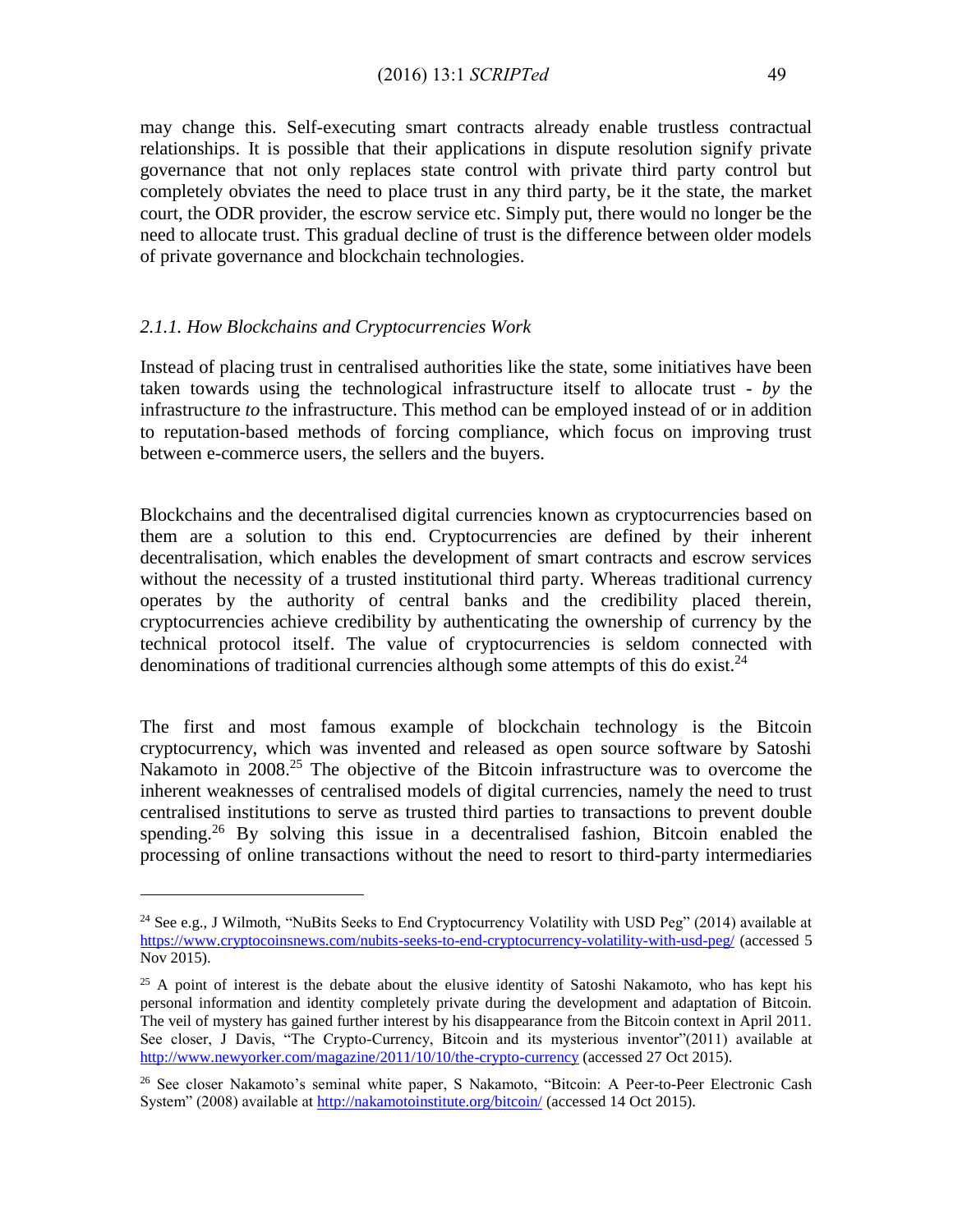such as PayPal or credit card companies.<sup>27</sup> Although Bitcoin is primarily used for online transactions, there are also ATMs that allow the withdrawing or depositing of Bitcoins.<sup>28</sup>

Cryptocurrencies bypass the claimed shortcomings of traditional financial institutions by including a cryptographically secure ledger, a *blockchain* of earlier transactions, which provides both information security and transparency. The ledger of past transactions is public and shared, $^{29}$  and after being added no transaction can be altered or removed.

A transaction can be added to the blockchain only when it includes a solution to a specific mathematical problem. These mathematical problems are designed to be computationally difficult and time-consuming to solve, but simple to verify. This means that the creation of cryptocurrency transactions, or in other words confirmation of transactions before they are added to the blockchain, is by default difficult and expensive. This validation process is called "mining", which produces new Bitcoins as an incentive to the "miner". There is no central registry of transactions or other centralised authorities, to which the trust on the currency's reliability would be assigned. Instead, all participating nodes in the Bitcoin network maintain a copy of the blockchain and all nodes verify transactions before they are added to the blockchain. As François Velde describes, "Bitcoin solves two challenges of digital money – controlling its creation and avoiding its duplication – at once".<sup>30</sup> In other words, in addition to providing future prospects both for contractual arrangements and for dispute resolution, blockchains provide a solution to the vulnerability of computer platforms to outside influence, such as fraud or hacking. This is achieved by the design of the infrastructure, by the rules that define how a transaction can be added to the blockchain.

 $27$  J Brito, H Shadab and A Castillo examine Bitcoin from a policy perspective in their comprehensive article "Bitcoin Financial Regulation: Securities, Derivatives, Prediction Markets, and Gambling" (2014) 6 *The Columbia Science and Technology Law Review* 144-221, at 148.

<sup>&</sup>lt;sup>28</sup> The up-to-date map of Bitcoin ATMs is available at: "Bitcoin ATM Map" (2016) <http://www.coindesk.com/bitcoin-atm-map/> (accessed 23 Oct 2015).

 $29$  Professor Joshua Fairfield describes the ledger through the following example: "For example, imagine a list on a whiteboard in a dormitory floor, keeping track of who paid for pizza last time. The advantages to such a list – public availability and ease of editing – are clear. The disadvantages are equally clear. Someone might attempt to edit the list to their personal advantage. A solution that immediately suggests itself is that the dorm RA might be entrusted to keep the list. Yet then there is the concern that the RA may make a mistake, or be unavailable over the weekend, or be untrustworthy and edit the list to benefit himself. What is needed is a public ledger that is constrained by rules of consensus to prevent individuals from modifying the list to their exclusive benefit. That is the central technology underlying Bitcoin: the 'trustless public ledger' (TPL)." See, J Fairfield, "Smart Contracts, Bitcoin Bots, and Consumer Protection" (2014) 71 *Washington & Lee Law Review Online Edition* 35-50.

<sup>&</sup>lt;sup>30</sup> F R Velde, "Bitcoin: A primer" (2013) available at [https://www.chicagofed.org/publications/chicago-fed](https://www.chicagofed.org/publications/chicago-fed-letter/2013/december-317)[letter/2013/december-317](https://www.chicagofed.org/publications/chicago-fed-letter/2013/december-317) (accessed 30 Oct 2015).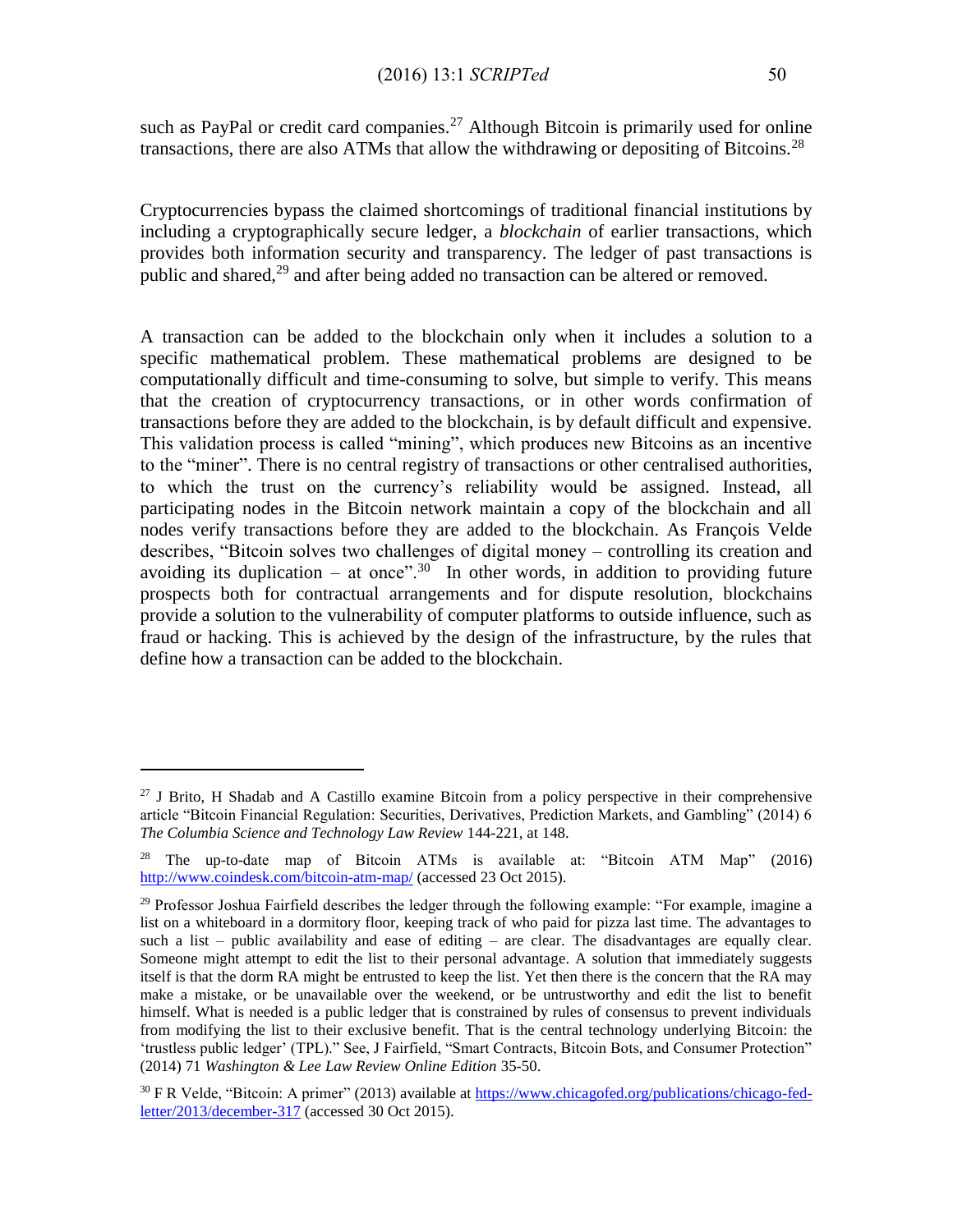The emergence of Bitcoin has led to a rapid change in the field of financial markets, and it has caught the attention of policy makers, courts, and legal scholars. However, the legal discussion on cryptocurrencies has focused on questions of qualification and regulation, and smart contracts are still in the margin of this debate. In the following section, I shortly describe the existing body of work.

From the legal perspective, an important step was taken in October 2015, when the European Court of Justice stated in its preliminary ruling that Bitcoins are exempt from value added tax, which creates a correlation between the traditional and virtual currencies in the application of EU legislation.<sup>31</sup>

Courts are not the only ones who have faced the need to address the issue of cryptocurrencies. Bitcoin has also received attention from legal scholars as well. Much of this discussion has taken place within the domain of public law, asking questions of qualification of virtual currencies, taxation and regulatory proposals, as Bayern states.<sup>32</sup> Bitcoin poses a challenge for policy recommendation and regulation, as the decentralised infrastructure is difficult to regulate, but at the same time the infrastructure includes transactions that traditionally have been considered necessary to regulate, e.g. consumer cases. It has been pointed out that Bitcoin infrastructure is most often used as a currency and thus the policy setting has also focused on these forms of use, disregarding the other possibilities.<sup>33</sup>

In addition to discussion on future policy, lawyers' reactions to Bitcoin have also addressed its elusive qualification within the legal framework. As it happens, Bitcoin's novelty is that it cannot be directly compared to traditional currency, or commodities, or investment vehicles, although it has similar functions. To this end, it has also been suggested that cryptocurrencies could be seen as *sui generis* digital assets,<sup>34</sup> although others consider this interpretation to create unnecessary complications.<sup>35</sup> On the other

<sup>31</sup> See closer the judgment *Skatteverket v David Hedqvist*, Case C-264/14, [2015] available at [http://curia.europa.eu/juris/document/document.jsf?text=bitcoin&docid=170305&pageIndex=0&doclang=](http://curia.europa.eu/juris/document/document.jsf?text=bitcoin&docid=170305&pageIndex=0&doclang=EN&mode=req&dir&occ=first&part=1&cid=775272%23ctx1) [EN&mode=req&dir&occ=first&part=1&cid=775272#ctx1](http://curia.europa.eu/juris/document/document.jsf?text=bitcoin&docid=170305&pageIndex=0&doclang=EN&mode=req&dir&occ=first&part=1&cid=775272%23ctx1) (accessed 22 Oct 2015).

<sup>32</sup> S Bayern, "Dynamic Common Law and Technological Change: The Classification of Bitcoin" (2014) 71 *Washington & Lee Law Review Online Edition* 22-50, at 22; R Grinberg, "Bitcoin: An Innovative Alternative Currency" (2011) 4 *Hastings Science and Technology Law Journal* 160-208.

<sup>33</sup> See note 27 above, at 147.

<sup>&</sup>lt;sup>34</sup> On this debate, see e.g. E Howden, "The Crypto-Currency Conundrum: Regulating an Uncertain Future" (2015) 29 *Emory International Law Review* 741-798.

<sup>&</sup>lt;sup>35</sup> For example, E P Pacy, "Tales from the Cryptocurrency: On Bitcoin, Square Pegs, and Round Holes" (2014) 49 *New England Law Review* 121-144.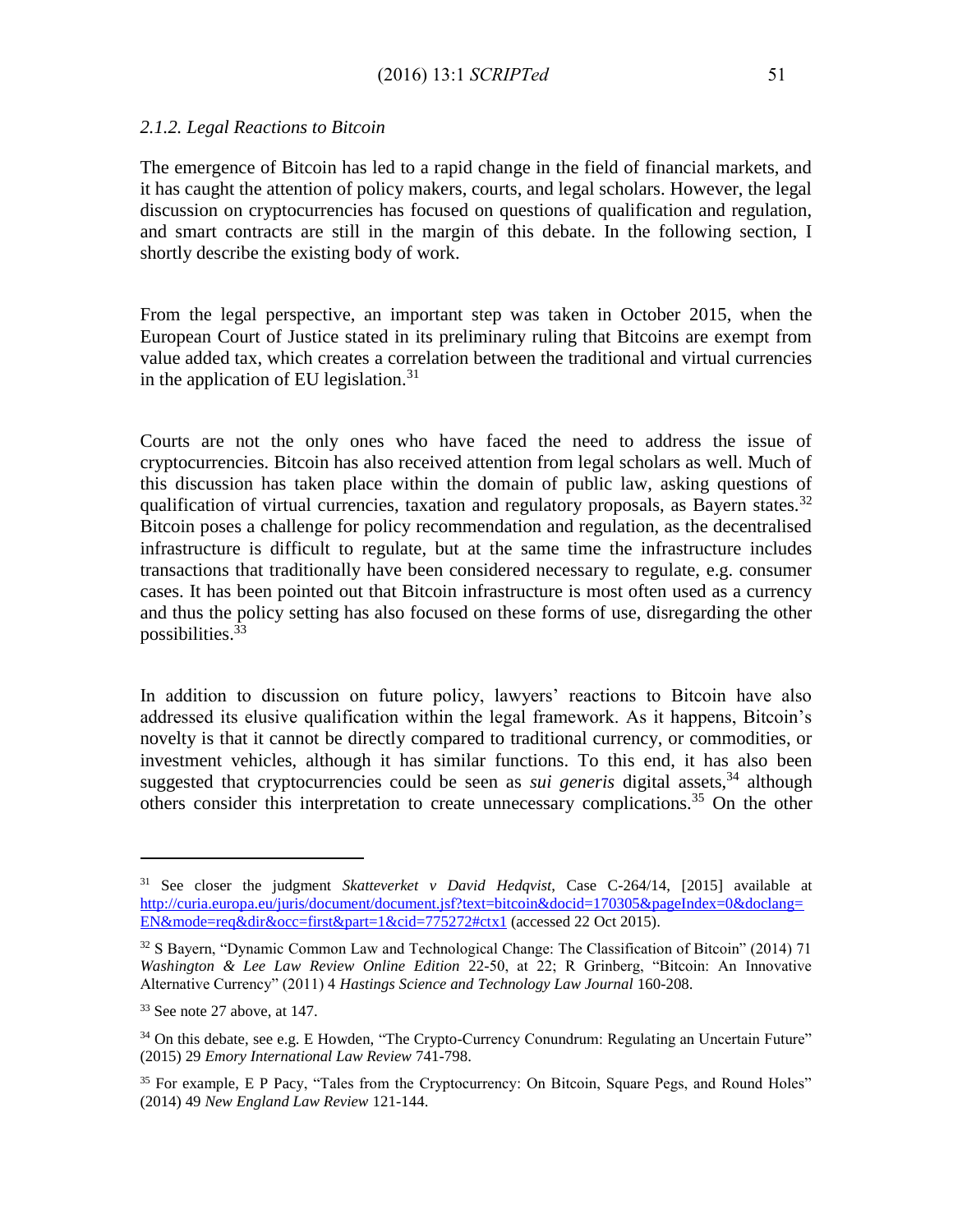hand, it has also been claimed that for the purposes of civil jurisdiction Bitcoin ought to be evaluated as tangible property.<sup>36</sup>

So, why is Bitcoin infrastructure relevant to law, regulation and enforcement? Bitcoin has adopted the role of a legal irritant; it is a disruptive technology that changes the legal practice one way or the other, to borrow the terminology of Richard Susskind.<sup>37</sup>

To this end, blockchain technologies could have serious implications for the future of the legal profession. Pasquale and Cashwell examine the possible scenarios of legal automation and its impact on the legal profession depending on the low or high level of regulation and high or low susceptibility of automation. Bitcoin infrastructure is given as an example of the scenario of low regulation, where public functions are outsourced beyond human intervention to computation with a high level of automation. Some predict that (blockchain-based) distributed trust networks could replace traditional legal authorities; others predict enforcement of decisions entrusted to decentralised government-like organisations that could be governed by software code.<sup>38</sup>

However, the promise of cryptocurrencies cannot be reduced to the alternative they provide for traditional currency. This is already apparent in the existing discussion about Bitcoin, where the infrastructure's potential includes the possibility of discarding the traditional intermediaries of e-commerce, such as institutional banks, credit card companies, escrow services and such. Instead of simply bypassing the intermediaries, as Bitcoin enthusiasts suggest, the infrastructure may be employed to take on even more interesting and legally complicated functions, as Pasquale and Cashwell pointed out in passing.<sup>39</sup> According to Fairfield, "it is time to start looking past routine financial applications of such [trustless public] ledgers as currencies".<sup>40</sup>

Following Fairfield's lead, our attention is refocused towards these further applications built on blockchain technology,<sup>41</sup> and most importantly to smart contracts. Still, the

<sup>36</sup> See, M I Raskin, "Realm of the Bitcoin: Bitcoin and Civil Procedure" (2015) 20 *Fordham Journal of Corporate and Financial Law* 969-1011.

<sup>37</sup> R Susskind, *The End of Lawyers? Rethinking the Nature of Legal Services* (Oxford and New York: Oxford University Press, 2010), at 93.

<sup>38</sup> F Pasquale and G Cashwell, "Four Futures of Legal Automation" (2015) 63 *UCLA Law Review Discourse* 26-48.

<sup>&</sup>lt;sup>39</sup> See note 38 above at 37.

<sup>40</sup> See note 29 above at 38.

<sup>41</sup> P Vigna and M J Casey, *The Age of Cryptocurrency: How Bitcoin and Digital Money Are Challenging the Global Economic Order* (New York: St Martin's Press, 2015) at 9-10.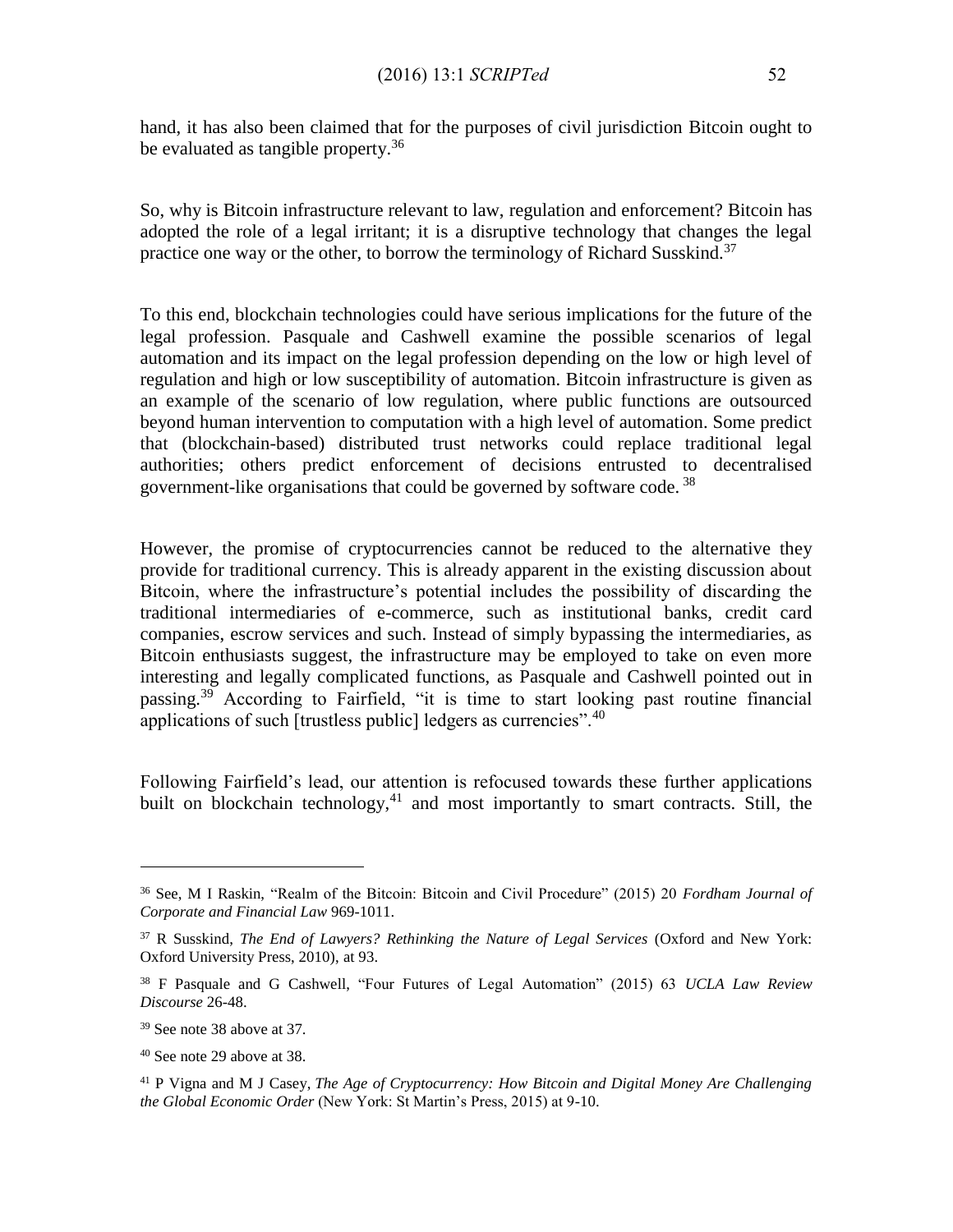question here is about the possibilities of using the blockchain for conflict prevention purposes.

#### *2.2. What are Smart Contracts?*

 $\overline{a}$ 

The introduction of the blockchain has given rise to the actualisation of smart contracts. The blockchain enables the development of complex transactions of digital assets as well as decentralised autonomous organisations.<sup>42</sup> Smart contracts are an application of the blockchain that go beyond the first phase of Bitcoin, which was mainly focused on its uses as currency. This means that the blockchain, the trustless public ledger, can be used in organising contractual relationships.

In the following section, I examine smart contracts within a specific platform called Ethereum. It should be noted that it is also possible to create smart contracts using the Bitcoin infrastructure; due to technological limitations it is, however, much more complicated and therefore this function is seldom used. The Ethereum platform is designed specifically for smart contracts and has caught the interest of market leaders such as Microsoft,  $43$  IBM and Samsung,  $44$  UBS and Barclays<sup>45</sup>.

A smart contract is an automated software program built on a blockchain protocol; basically smart contracts are made possible by general-purpose computation that takes place "on" the blockchain. They can be used for allocating digital currency between two parties, when the requirements established in the program/contract are fulfilled. In short, smart contracts are programmable contractual tools, they are contracts embedded in software code. Thus, a smart contract can include the contractual arrangement itself, governance of the preconditions necessary for the contractual obligations to take place and the actual execution of the contract.

 $42$  The white paper on the Ethereum platform provides further technical information about applications of the block chain infrastructure. C Cheng Liang, "A Next-Generation Smart Contract and Decentralized Application Platform" (2016) available at<https://github.com/ethereum/wiki/wiki/White-Paper> (accessed 25 Apr 2016).

<sup>&</sup>lt;sup>43</sup> G Prisco, "Microsoft Partners with Ethereum Company, Offers Cloud-Based Blockchain Application Development Platform to Its Clients" (2015) available at [https://bitcoinmagazine.com/articles/microsoft](https://bitcoinmagazine.com/articles/microsoft-partners-with-ethereum-company-offers-cloud-based-blockchain-application-development-platform-to-its-clients-1446484607)[partners-with-ethereum-company-offers-cloud-based-blockchain-application-development-platform-to-its](https://bitcoinmagazine.com/articles/microsoft-partners-with-ethereum-company-offers-cloud-based-blockchain-application-development-platform-to-its-clients-1446484607)[clients-1446484607](https://bitcoinmagazine.com/articles/microsoft-partners-with-ethereum-company-offers-cloud-based-blockchain-application-development-platform-to-its-clients-1446484607) (accessed 4 Nov 2015).

<sup>44</sup> S Higgins, "IBM Reveals Proof of Concept for Blockchain-Powered Internet of Things" (2015) available at <http://www.coindesk.com/ibm-reveals-proof-concept-blockchain-powered-internet-things/> (accessed 4 Nov 2015).

<sup>45</sup> J Wilmoth, "UBS and Barclays Experimenting with Ethereum Platform" (2015) available at <https://www.cryptocoinsnews.com/nubits-seeks-to-end-cryptocurrency-volatility-with-usd-peg/> (accessed 5 Nov 2015).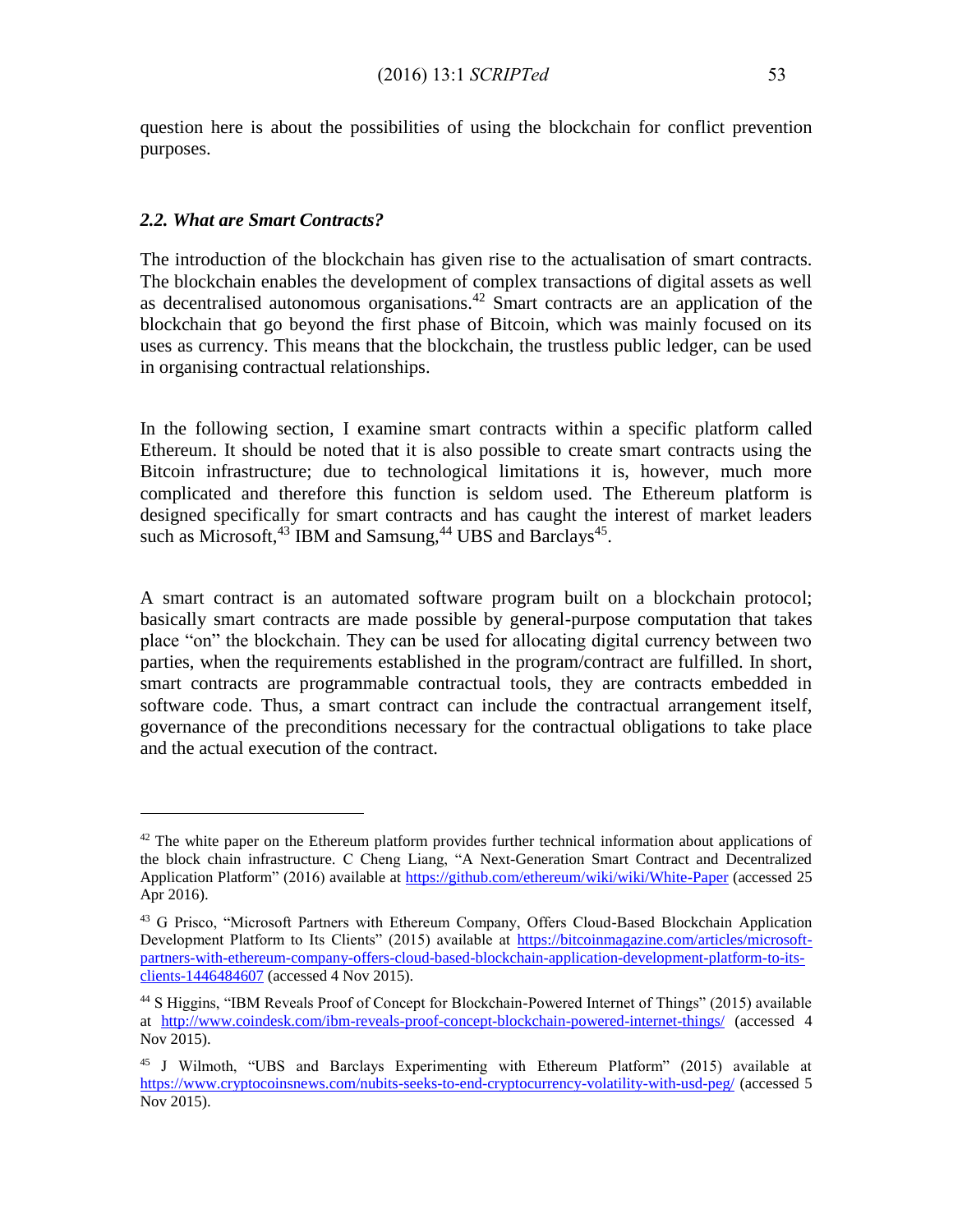#### (2016) 13:1 *SCRIPTed* 54

The approach to smart contracts is still unclear because this second generation of blockchain technologies is only beginning to gain traction. There are no policy recommendations, legal literature on smart contracts is still scarce, the case-law is nonexistent and even the exact definition of smart contracts is lacking. However, the term itself is by no means new. Legal scholar Nick Szabo defined them already in 1995 as follows:

A set of promises, including protocols within which the parties perform on the other promises. The protocols are usually implemented with programs on a computer network, or in other forms of digital electronics, thus these contracts are "smarter" than their paper-based ancestors. No use of artificial intelligence is implied. $46$ 

Part of the ambiguity around smart contracts results from the relationship between the legal concept of contract and the element of "smart", i.e. the fact that the contract could be embedded within and defined by software. However, it is clear that smart contracts have to be seen as legally relevant actions.<sup>47</sup> One of the most interesting aspects of smart contracts is the possibility of self-enforcement: self-execution adopts the role of conflict prevention, as it limits the scope of potential disputes arising from the transaction.

To say that smart contracts are self-enforceable means that the software executes the contract, e.g. allocates digital assets autonomously and regardless of trust between the parties. Receiving a payment for sold goods is then no longer dependent on the willingness of the debtor to make the payment nor affected by bankruptcy proceedings that take place after entering the contract. The contract executes its content autonomously according to the embedded contract terms e.g. the digital assets placed within the contract are allocated by the software and no external monitoring of contractual obligations or enforcement is needed.

Smart contracts have the potential to change the current status quo of online contracts, an issue that intersects several fields of law from e-commerce to ODR and beyond. By allocating trust only to the decentralised infrastructure, we can take a step closer to Lawrence Lessig's impression about software code as a regulatory concept.<sup>48</sup> This means

<sup>46</sup> N Szabo, "Smart Contracts Glossary" (1995) available at [http://szabo.best.vwh.net/smart\\_contracts\\_glossary.html](http://szabo.best.vwh.net/smart_contracts_glossary.html) (accessed 30 Oct 2015).

<sup>47</sup> F Glatz, "What Are Smart Contracts? In search of a consensus" (2014) available at [https://medium.com/@heckerhut/whats-a-smart-contract-in-search-of-a-consensus](https://medium.com/@heckerhut/whats-a-smart-contract-in-search-of-a-consensus-c268c830a8ad#.hlgo86909)[c268c830a8ad#.hlgo86909](https://medium.com/@heckerhut/whats-a-smart-contract-in-search-of-a-consensus-c268c830a8ad#.hlgo86909) (accessed 30 Oct 2015).

<sup>48</sup> L Lessig, *Code version 2.0* (New York: Basic Books, 2006) at 5-6 available at <http://codev2.cc/download+remix/Lessig-Codev2.pdf> (accessed 4 Nov 2015).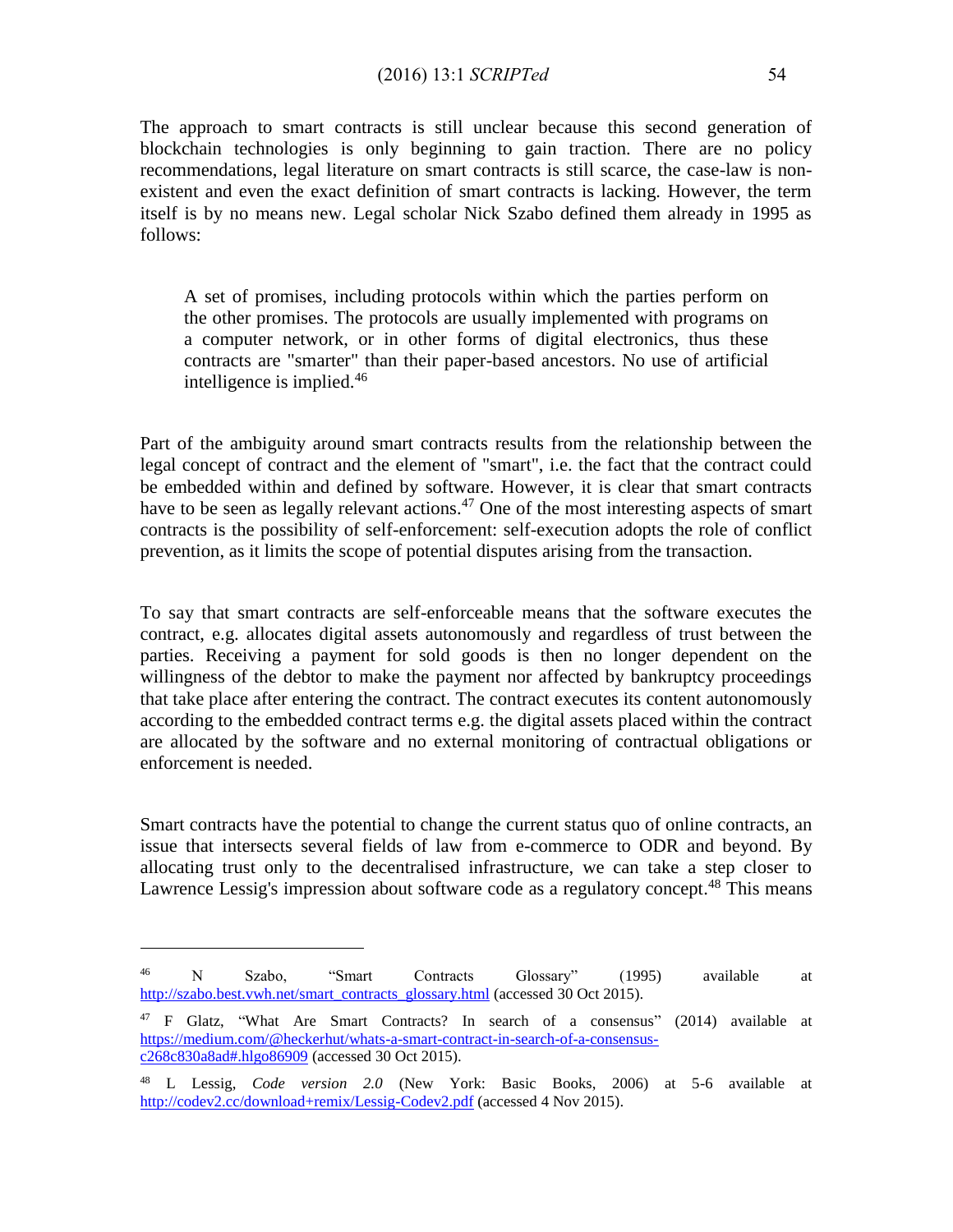that the infrastructure itself replaces the need for trusting traditional third parties, e.g. escrow services or credit card companies.

Fairfield examines this potential from the perspective of consumer protection in online transactions, where consumers' possibilities of negotiating their own contract terms has otherwise become compromised.<sup>49</sup> He suggests that automated agents could help in restoring consumers' bargaining power by searching and concluding an online contract on their behalf without relying on e-commerce intermediaries' standard terms or revealing the consumers' identity beyond their capability to pay for the transaction. However, Fairfield identifies several challenges for actualising the potential of smart contracts: the technology is not yet commoditised, it is unclear, how companies will react to consumeroriented contract terms and how individualised contract negotiations will affect overall transaction costs.<sup>50</sup>

As Fairfield's analysis depicts, the future of smart contracts is still very much unclear. Their potential may become reality or then again some other application of software and law could become the mainstream solution. The task at hand for legal scientists is to map out the legal implications of blockchain architectures and to conceptualise them for future policy recommendations. The unavoidable fact is that technology has a tendency to develop faster than the legal system can react. Still, technological applications do not wait for the legal system to catch up.

Programmable contracts unavoidably change our understanding of contracts. As contractual relations become autonomous, the role of dispute resolution also changes. Although a change is almost inevitable, its appearances are not. As smart contracts blur the boundaries between the original contract and its execution, the demarcation between contractual law and procedural law also becomes more difficult to ascertain. For example, the role of dispute resolution clauses must be reassessed when the contract is enforced automatically. It is probable that dispute resolution clauses lose at least some of their current importance in cross-border commercial contracts. Furthermore, the resolution of possible conflicts arising from the executed contract may be automated.

Self-executing contracts might significantly alter dispute resolution, although it is unlikely that disputes will disappear completely. It is more likely that disputes themselves

<sup>&</sup>lt;sup>49</sup> According to Fairfield's analysis, courts have the tendency to not enforce contractual terms that are defined by consumers on online contracts. Although this stance has no basis in law and is denied by the courts themselves, it corresponds with the court practice. Also e-commerce platforms limit consumers' possibilities to express their preferences, for example at Amazon a consumer may only affect the quantity of the product she buys. In other words, consumers' negotiation leverage has been reduced to agreeing to businesses' terms. See note 29 above at 43.

<sup>50</sup> *Ibid,* at 47-48.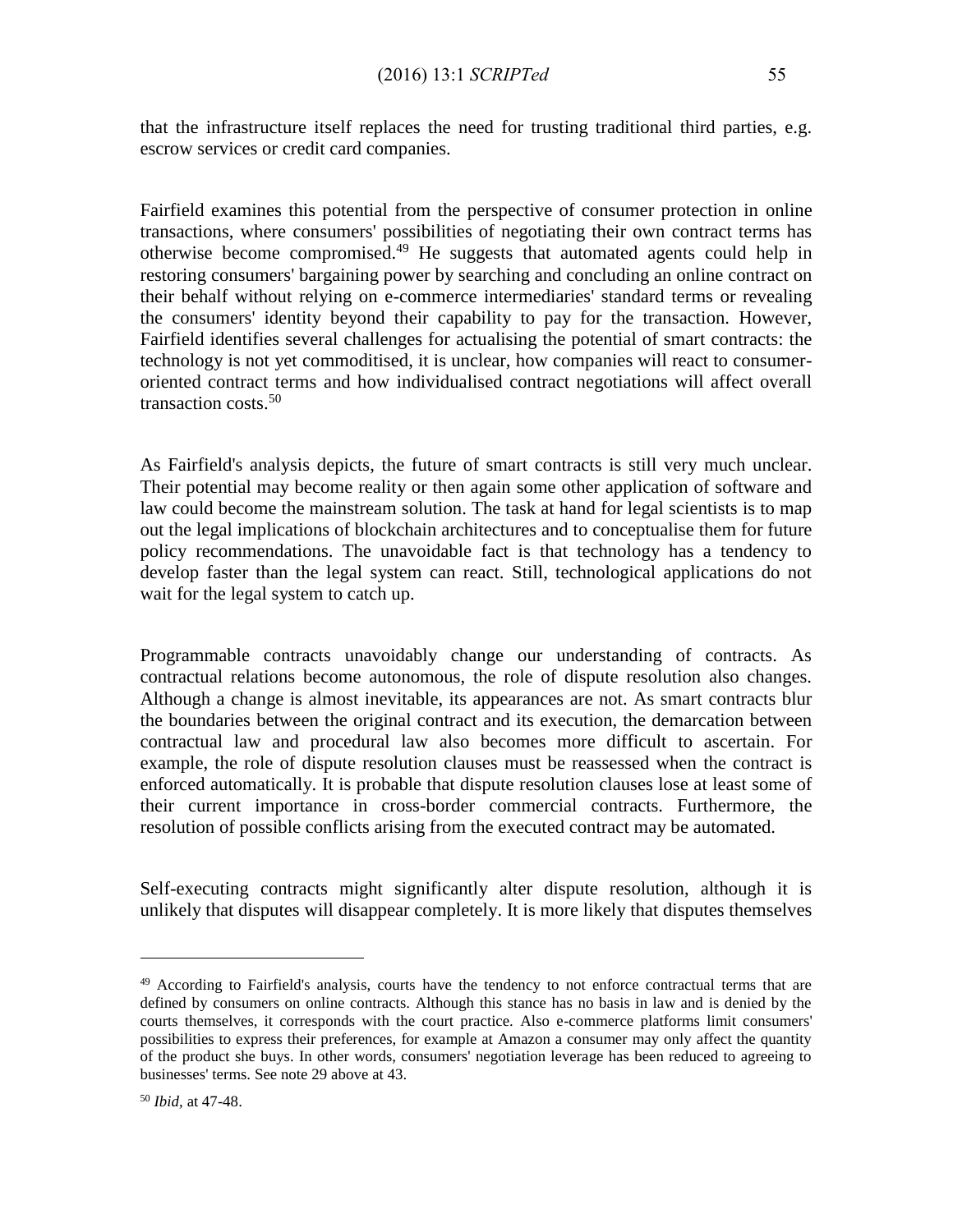will change in step with the change of the methods for resolving them. Therefore, the challenge created by smart contracts is not directed simply to contractual law but is also relevant to dispute resolution and due process. Self-enforcement may prevent conflicts as trust is no longer an issue. Also, self-enforcement is not limited to smart contracts; we can also imagine self-enforcing ODR decisions to solve the dilemma of accessing the enforcement mechanism of the nation state, the issue that relates to the difficulties of UNCITRAL's Working Group III.

To further elaborate how smart contracts function and what self-enforcement exactly entails, I depict an example of a smart contract in the subsequent section. The scenario is intentionally a simple one: two parties place a bet about the weather for the following weekend. They draft the bet in the form of a smart contract and decide how the contract resolves the winner based on verified facts. They place the agreed sum of digital assets within the contract and the contract itself allocates these funds to the winner after the facts are verified. It is noteworthy that the normal vocabulary of voluntary compliance, user reviews, escrows, chargebacks and ODR does not actualise in this situation, but instead the contract itself adopts the role usually given to these trust-based models of ecommerce and intermediaries.

The objective of this example is to demonstrate, how legally relevant information is disguised in the lines of code. Additionally, a concrete example substantiates the disruptiveness of this method of drafting contracts.<sup>51</sup> Such examples are often hard to find in jurisprudence.

One might ask, how a betting example sheds light on the use of the blockchain for dispute resolution, or why lawyers should understand the intricacies of smart contracts. The example here is chosen for several reasons. A weather bet is easy to comprehend and simple enough in code, unlike an example of a blockchain-based dispute resolution scheme. Still, the dynamics of weather bets and dispute resolution are to some extent similar: two parties agree on a method to solve their difference of opinion, the verification of data is conducted through certain rules from an external source and the funds are allocated to the winning party after the verification.

Also, similar examples have been used in discussions about cryptocurrencies in general, which makes this case study more comparable. Current weather bet schemes are centralised and use cryptocurrencies solely as currency. The case study of Ethereum, in turn, provides insight into a decentralised contractual arrangement which goes beyond these other examples.

<sup>&</sup>lt;sup>51</sup> Here, disruptiveness refers to the terminology used by Richard Susskind to describe technologies that fundamentally challenge the existing status quo. See note 37 above at 99.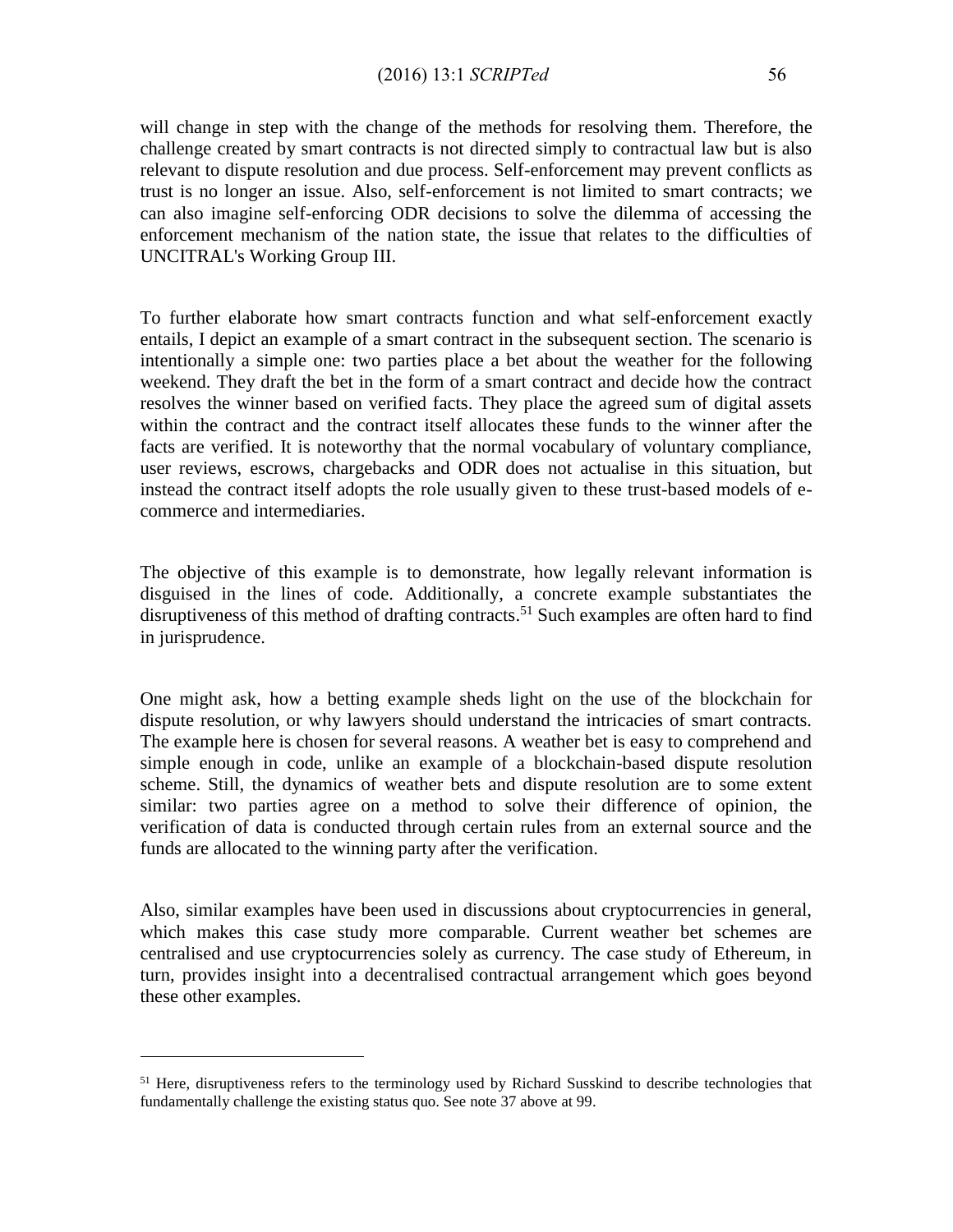Lastly, I suggest that smart contracts are further blurring the distinction between private autonomy and conflict management. The self-execution of smart contracts can be interpreted both as the execution of contractual obligations and as the mechanism for conflict prevention, depending on the chosen perspective. In other words, an example of automated contracts improves our comprehension about automation of conflict management.

#### *2.3. Case Example: A Smart Contract for Betting on the Weather*

Ethereum is an interesting example of a blockchain-based, decentralised platform for smart contracts. It combines the contractual platform, its own digital currency (called 'ether' that can be exchanged for e.g. Bitcoins or traditional currencies) and a way of incorporating the execution of the contract and assessment of external facts into the contract itself. At the moment the use of the Ethereum platform does require some programming skills, which is the reason why I proceed with the case example through the lines of software code. It should be noted that once the technology becomes commoditised, web-based applications that can be used without specialised programming knowledge will emerge. $52$ 

Before this commoditisation takes place, the creation of smart contracts within Ethereum requires understanding of *Solidity*, the object-oriented programming language<sup>53</sup> used within the Ethereum platform to draft smart contracts. Object-oriented programming is based on "objects", that are data structures containing both data fields (attributes) and procedures (methods). The procedures of a software program can access and modify the data fields of other programs that they interact with. Objects are created based on templates called classes that define the initial values and methods or functions for the program. Fields are data organised within the classes or objects. Regular fields are also called instance variables, where there is a different variable for different instances (e.g. a class called "student" includes a field called "name" and each student has a distinct name). There are also static fields, where the field only has one variable that stays the same in all instances of the object (e.g. all students have the right to study).

Smart contracts written with Solidity govern the behaviour of different accounts within Ethereum and the language is designed to correspond with such external concepts as ownership and identity. The basic structure of Solidity is the contract, which also forms a

 $52$  Some web-based applications already exist, e.g. Augur provides a web-based prediction tool for future events. The system runs on Ethereum. "Markets" (2016) available at<http://www.augur.net/> (accessed 25 Apr 2016).

 $53$  On object-oriented programming see e.g., E Kindler and I Krivy, "Object-oriented simulation of systems with sophisticated control" (2011) 30 *International Journal of General Systems* 313-343, at 314.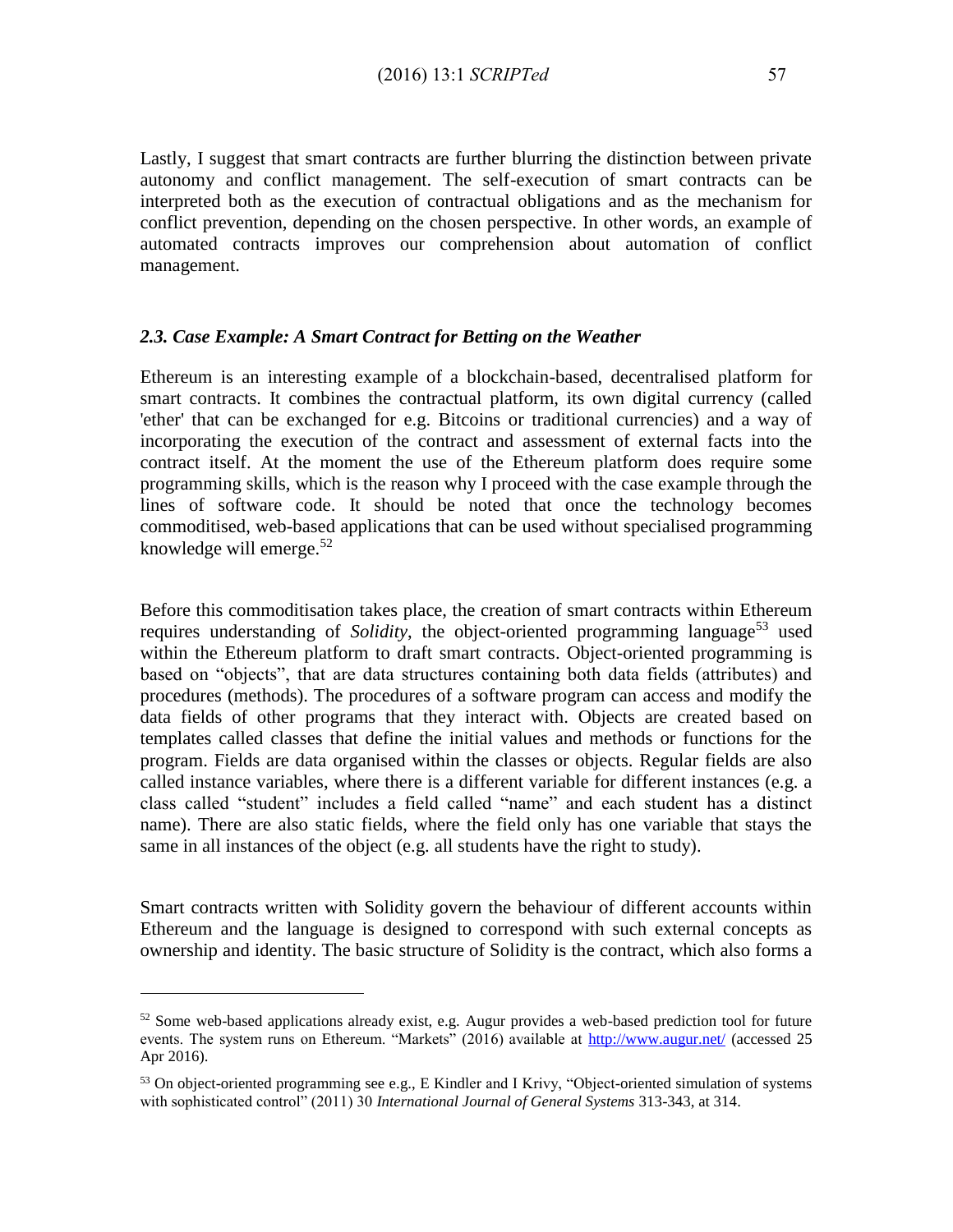separate object on the blockchain.<sup>54</sup> A contract deployed on the blockchain can be seen as an instance of a class.

In my test-case smart contract, Adeline from Montreal (Bettor1) and Bob from Helsinki (Bettor2) place a bet of 100 ether about the weather in New York, where both of them are staying the next weekend. Adeline believes that the weather is going to be good; that the temperature will be at least twenty-five degrees Celsius at 20:00 on Saturday evening. Bob is more sceptical and predicts the temperature to only be fifteen degrees. They agree that the actual weather at the set time is verified using official weather reports that are provided by a third party.<sup>55</sup> They create a smart contract and "deploy" it on the Ethereum blockchain. Both parties transfer money from their respective accounts and this money is then allocated by the contract to the winner. In a way, the smart contract serves the same purpose as procedural law in court proceedings: it defines the rules for resolving the difference of opinion between the parties.

From a legal perspective the situation is simple: parties enter into a binding contractual relationship that obliges the losing party to pay the winner a certain amount of money after the facts have been established by a third party. However, this legal perspective cannot be found in the actual lines of Solidity code, as the programming language structures the data differently. How then is a smart contract created? How does the relatively simple legal example transform into lines of code?<sup>56</sup>

An individual smart contract is a class and within the blockchain the contract is an instance. Here, our smart contract is titled WeatherBet. First, we define a data structure that belongs to the contract. The structure has no methods but only includes fields, and instances of it are used to hold data about the bettors. These fields are an address to an Ethereum account (address addr;), the temperature as a positive whole number (int8 temperature;), and the bet amount of the bettor (uint value;).

contract WeatherBet {

<sup>54</sup> "The Solidity Programming Language" (2016) available at [https://github.com/ethereum/wiki/wiki/The-](https://github.com/ethereum/wiki/wiki/The-Solidity-Programming-Language)[Solidity-Programming-Language](https://github.com/ethereum/wiki/wiki/The-Solidity-Programming-Language) (accessed 25 Apr 2016).

<sup>55</sup> On information provided by a third party see e.g., T Bertani, "Oraclize, the provably-honest oracle service, is finally here!" (2015) available at <http://blog.oraclize.it/2015/11/04/oraclize-official-launch/> (accessed 10 Nov 2015).

<sup>&</sup>lt;sup>56</sup> For the sake of argument, the code lines in this paper are simplified on purpose. The code is also available at [https://github.com/ORBAT/solidity-tryout/blob/master/bet.sol.](https://github.com/ORBAT/solidity-tryout/blob/master/bet.sol) The same simplification applies to the case itself and legal nuances are therefore ignored in order to display how a simple scenario is translated into a software program.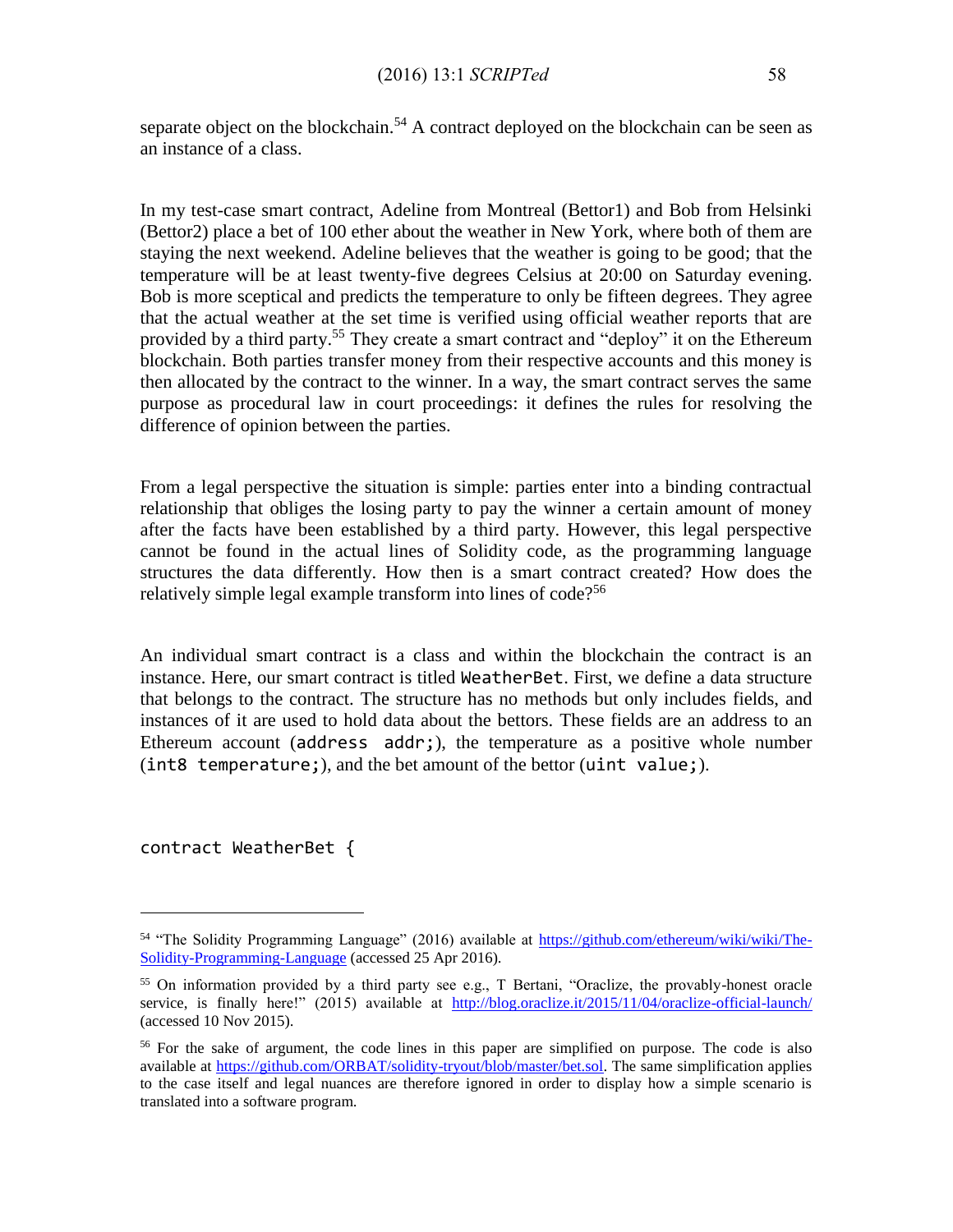```
struct Bettor {
  address addr;
  int8 temperature;
  uint value;
}
```
After this data structure has been defined we proceed to defining a new field. This field tells whether the bet has been allocated or not. If the variable is 'yes', it means that the bet has already been paid. It serves the purposes of the program itself; it has no external corresponding meaning in the legal sense. Nonetheless, the variable reveals whether the contractual obligations have been executed. Simply put, this variable would correspond with the parties' knowledge that the bet is over.

```
bool private winnerPaid;
```
A point of interest is that this line of code above is connected with the irreversibility of transactions within the blockchain. The keyword private defines that only the contract itself can affect that specific field. It closes the contract from external influence: it establishes that neither of the parties nor anyone outside the *inter partes* relationship may change these variables within the contract. Only the contract itself can determine whether the bet has ended. The parties cannot affect this and may only know that the bet has ended by following the bet end time or by receiving the payment due to the winner.

After this, we introduce other variables to the contract. These include fields of the smart contract, of the class WeatherBet. We declare the fields of bettors (Bettor private bettor1; and Bettor private bettor2;), the bet end time (uint private betEndTime;), and the external source for verifying the temperature (TemperatureOracle private tempOracle;). Now we have described the data structures of the smart contract.

```
Bettor private bettor1;
Bettor private bettor2;
uint private betEndTime;
```
TemperatureOracle private tempOracle;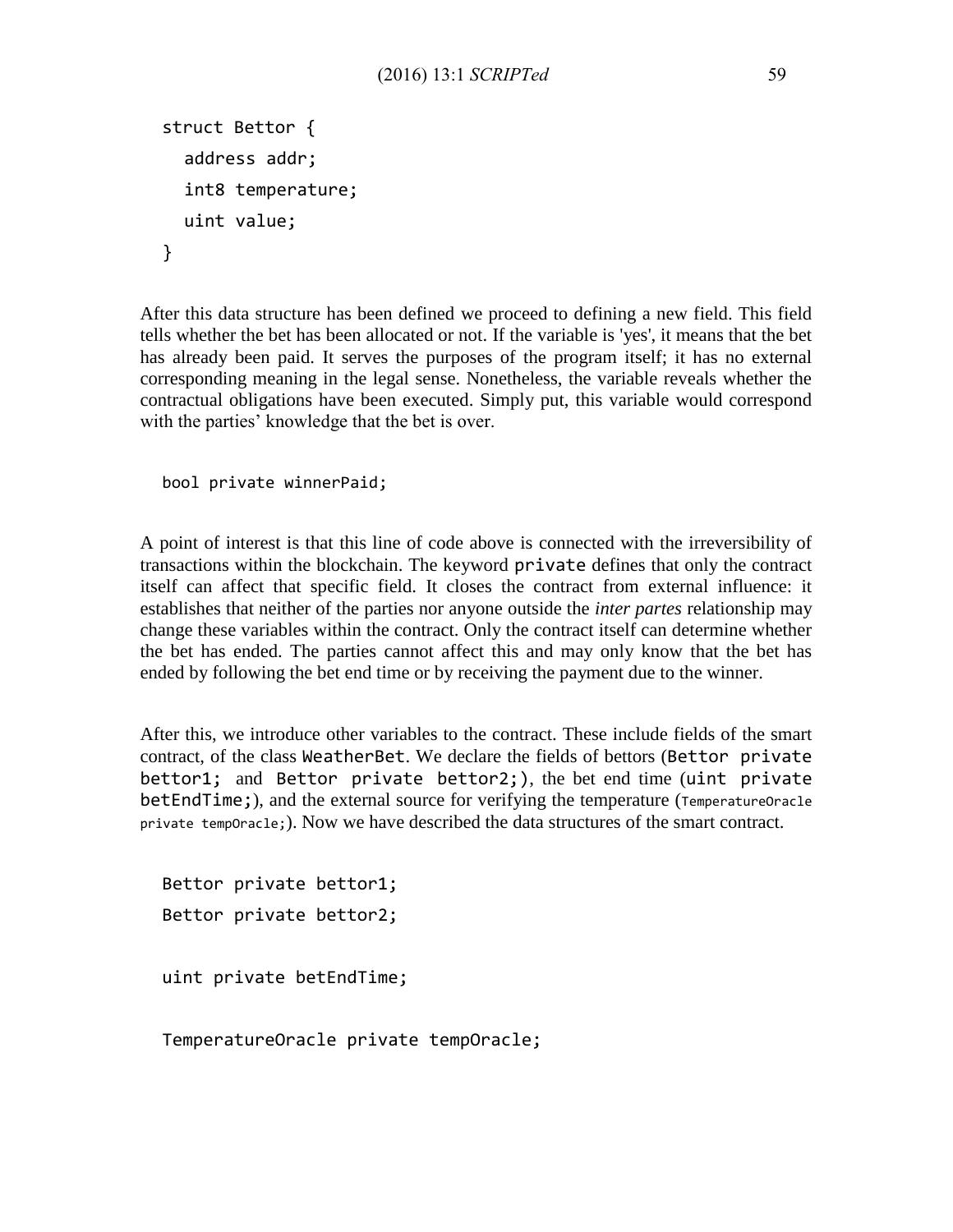The next lines present a function, a method. From the legal perspective, this part of the smart contract is especially interesting. The method is related to the question of whether the smart contract allows the parties to change their minds regarding the bet, whether either one of them can end the bet before its end time, regardless of the other. The way the code is written for this example, either one of the parties is allowed to change their mind and end the bet.

It should be noted that this could be arranged differently. The contract could be written in a way that does not allow the parties to change their minds at all once the bet is placed, or we could allow someone outside the *inter partes* relationship to take part in the bet. What makes this legally relevant? These lines depict how the creation of the code corresponds with legal assumptions. If we want to disable the parties' possibility to change their minds, the lines of code would be different.

```
// end bet and reimburse both bets
  function kill() external {
    // only bettor1 or bettor2 can end the bet
    if(msg.sender != bettor1.addr && msg.sender != bettor2.addr) 
return;
    bettor1.addr.send(bettor1.value);
    bettor2.addr.send(bettor2.value);
    suicide(msg.sender);
  }
```
Next we have the method that is used to initialise instances of the contract. This method is called a *constructor*, and it is given the same name as to the class we created at the beginning (WeatherBet), a naming practice typical to object-oriented programming. The method has parameters that are defined within the parentheses. Here we define the time when the bet ends ( $b$ etEndTime =  $b$ etEndTime;) and the account numbers of Adeline and Bob that function as identification markers (bettor1.addr = bettor1; and bettor2.addr =  $beta$ :).

// Create a new weather bet between bettor1 and bettor2 that will be resolved at betEndTime // using temperature oracle at `tempOracle`. function WeatherBet(uint \_betEndTime, address \_tempOracle, address bettor1, address bettor2) {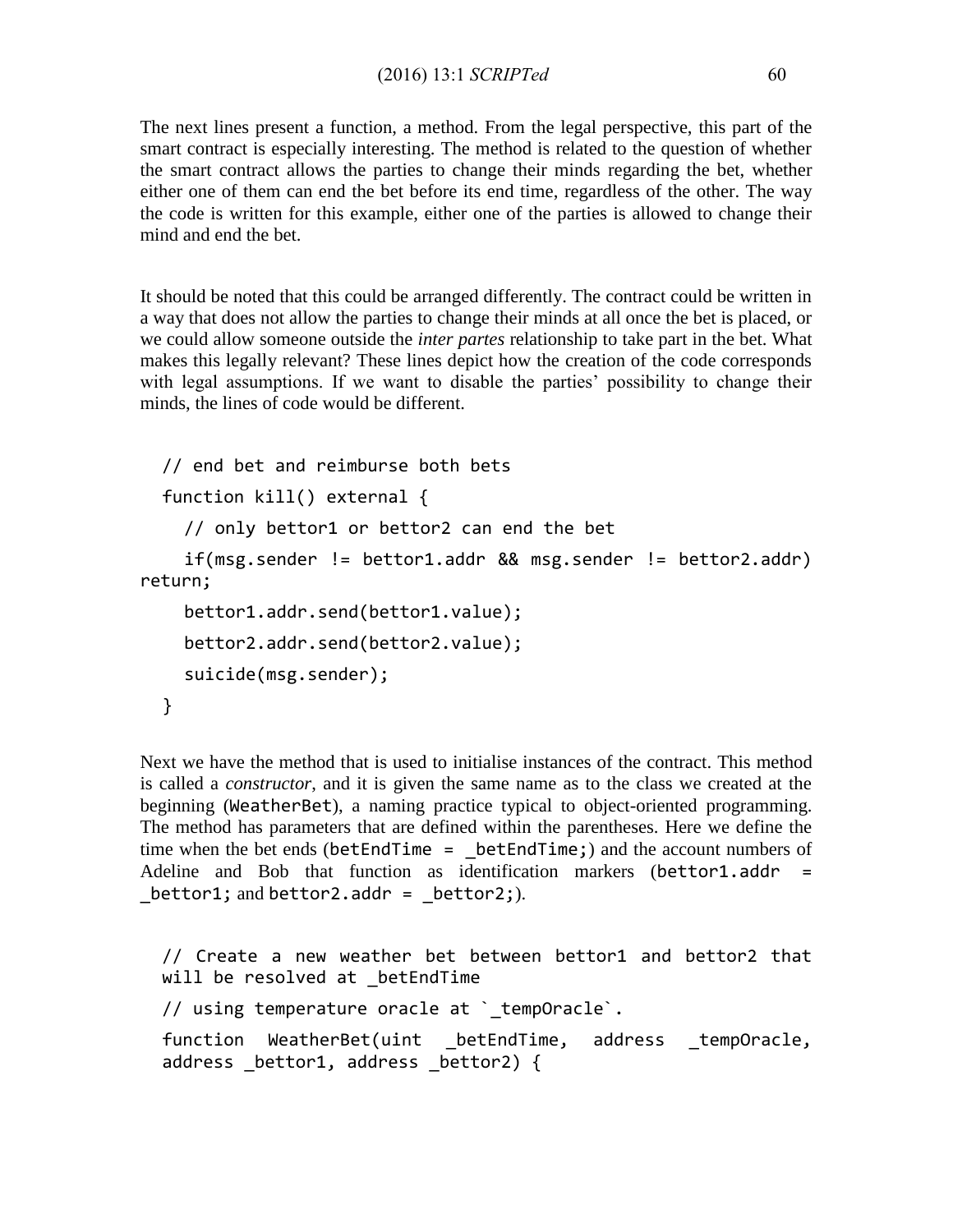```
betEndTime = _betEndTime;
  tempOracle = TemperatureOracle(_tempOracle);
  beta.addr = beta;
  beta.addr = beta;
  bettor1.temperature = 0;beta.temperature = 0;
}
```
Now, we have created the structure for our bet. The objective of the next method to be defined is the actual bet. The first lines ascertain that no money can be paid to the contract after the bet end time. Through these lines the boundaries of the bet are created.

```
function betOn(int8 temperature) external {
  if(winnerPaid || now > betEndTime) {
    // bet already over, reimburse sent value
    msg.sender.send(msg.value);
    return;
  }
```
Smart contracts, like any computation that takes place in the blockchain that *changes* the blockchain, are created by transactions. In order to change the blockchain, digital assets (in this case ether), must be sent to the smart contract. This means that each message sent to a contract requires a transfer of ether to be concluded. Simply put, a message is a transaction, a transaction is a message.

The following lines effectively create the bet. If money is sent to the contract and the sender is the account of Adeline  $(if(msg.sender == bettor1.addr))$ , the value is then placed within the bet. The same goes for Bob (else  $if(msg.sender ==$ bettor2.addr)). If someone else sends money to the contract, the money is not placed within the bet but the transaction is aborted (else { throw;). A point of interest is that the transaction, in the money sent by each party to the contract, is a declaration of intent. By making the transaction, each party enters into a contract.<sup>57</sup>

<sup>&</sup>lt;sup>57</sup> There is a possibility that only one party enters into the contract and the other forgets to send the money or otherwise decides not to. It should be noted that in case only Adeline is active and Bob remains inactive, Bob does not become bound to the contract and cannot lose money (as it has not been placed within the contract). From Adeline's perspective the worst-case scenario is that she loses the money she has paid to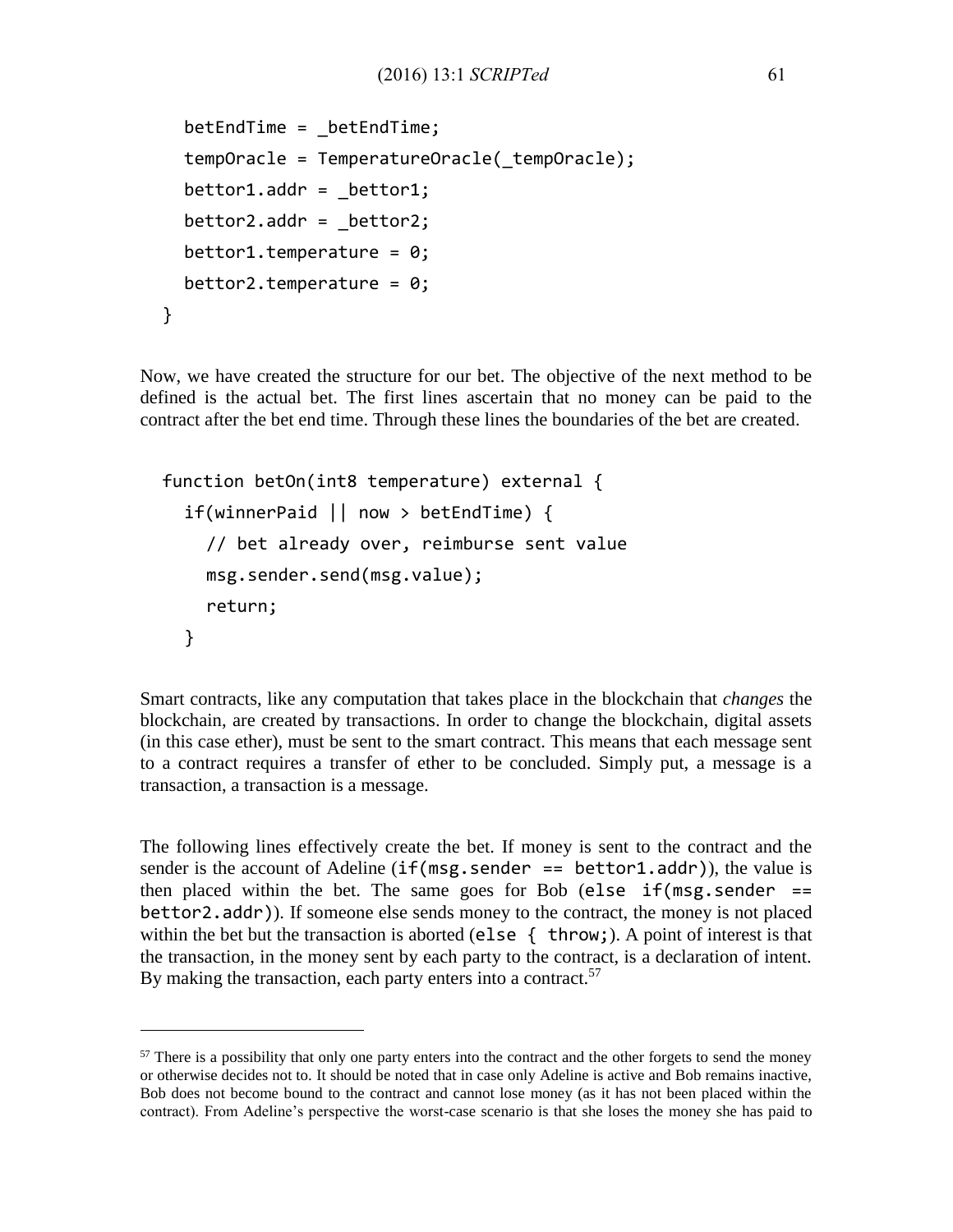```
if(msg.sender == bettor1.addr) {
      // message was sent by bettor 1
      bettor1.temperature = temperature;
      bettor1.value += msg.value;
    } else if(msg.sender == bettor2.addr) {
      // message was sent by bettor 2
      bettor2.temperature = temperature;
      bettor2.value += msg.value;
    } else {
      // message wasn't sent by either bettor, abort the 
transaction.
      throw;
    }
```
}

 $\overline{a}$ 

However, the next lines of code are the most interesting for the objective of this article. Here we define the method for allocating the money paid to the contract to the winner of the bet. The contract itself cannot check whether the bet time has run out. Instead, it needs a message to activate. As discussed earlier, this requires a transaction to the contract, as no computation is possible without a transaction. It is noteworthy that anyone can call the function (function payWinner() external). The keyword external means that the call needs to come from outside the bet: there has to be a transaction to activate the function. This activation from outside the contract may be either one of the parties, someone else or another program encoded to call this contract.

It is possible to limit the scope of who can activate the function. On the level of code, we might regulate that the activation for the function comes only from the parties. Or, we might set a limitation that only a specific third party is entitled to make the transaction so that the function activates. The implications of this are extensive. Such a structure would make it possible to use the structure of smart contracts to create escrows or to take place of a decision in a dispute resolution procedure.

the contract. This is possible if Bob does not place the money nor make a suggestion about the temperature, which means Bettor2's suggestion then obtains the value of 0, and if the temperature actually happens to drop to zero or below, he then wins the bet. Such a possibility can be prevented. However, this scenario has not been taken into consideration, in this example, in order to keep the lines of code as simple as possible.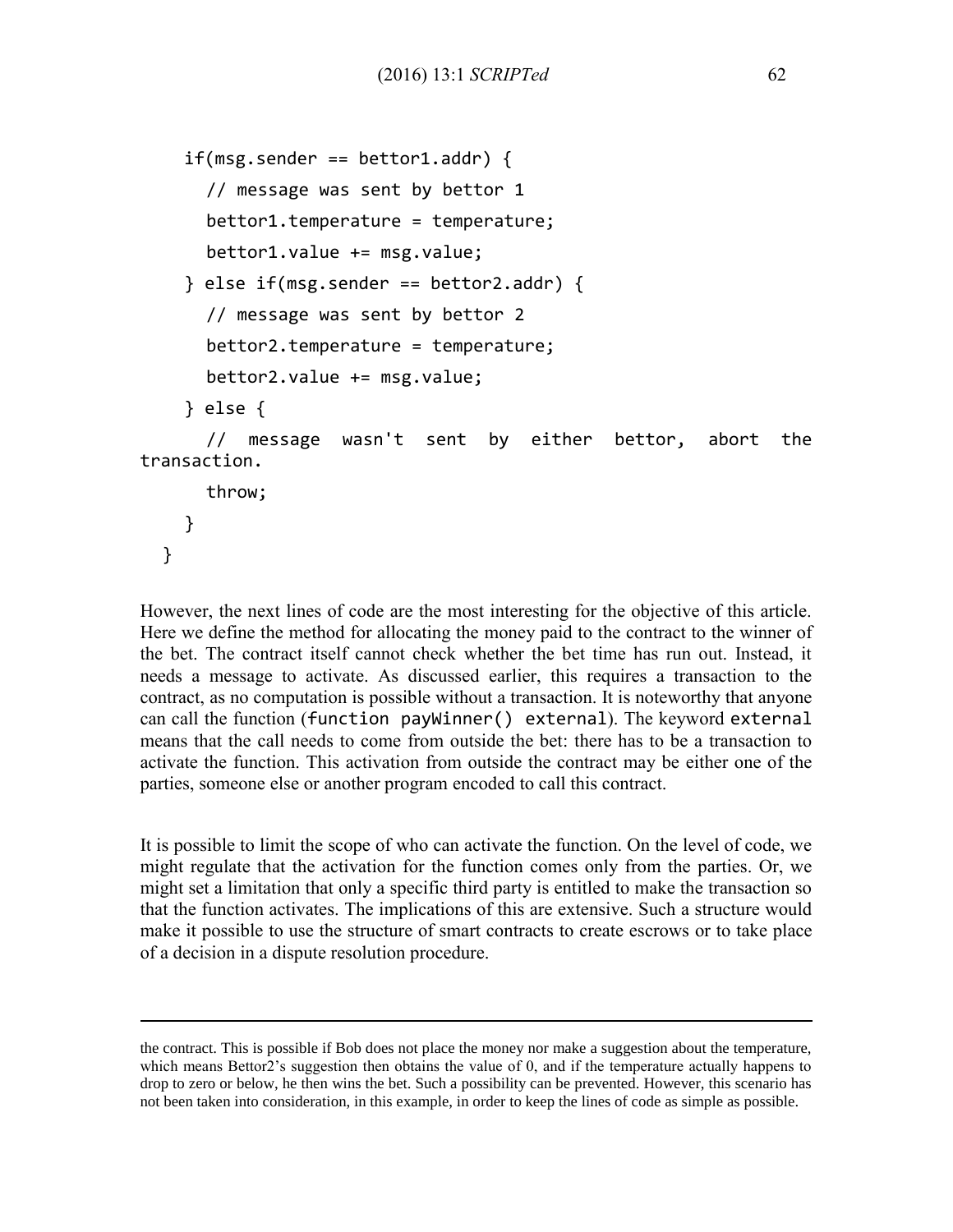When this method (function payWinner() external) is called by a transaction and the bet time has ended, the method accesses the third party information about the factual temperature at the bet end time (int8 temperature tempOracle.get(betEndTime)). Then, it compares the differences between Adeline and Bob's guesses and what the temperature actually was.

```
function payWinner() external {
  // the bet still has time left
  if(now < betEndTime) return;
  // the bet's already over and winner has been paid
  if(winnerPaid) return;
  int8 temperature = tempOracle.get(betEndTime);
  int8 bet1Diff = abs(temperature - bettor1.temperature);
  int8 bet2Diff = abs(temperature - bettor2.temperature);
```
In the following line, the whole balance of the smart contract is allocated to the winner.

```
// the winner gets the whole balance of the contract
uint payOut = address(this).balance;
```
If there is no winner, meaning if Adeline and Bob's guesses were equally far from the actual temperature, then both would have their bets reimbursed  $(if(bet1Diff ==$ bet2Diff)). If Adeline's bet was closer, then the whole balance is paid to her account (else if(bet1Diff < bet2Diff) { and bettor1.addr.send(payOut). If Bob's was closer, then the balance is paid to him (else { bettor2.addr.send(payOut)). The last line of this block (winnerPaid = true;) signifies that the bet has been ended and disables new bets under the same contract.

```
// both bets are equally close, reimburse bets
if(bet1Diff == bet2Diff)bettor1.addr.send(bettor1.value);
  bettor2.addr.send(bettor2.value);
```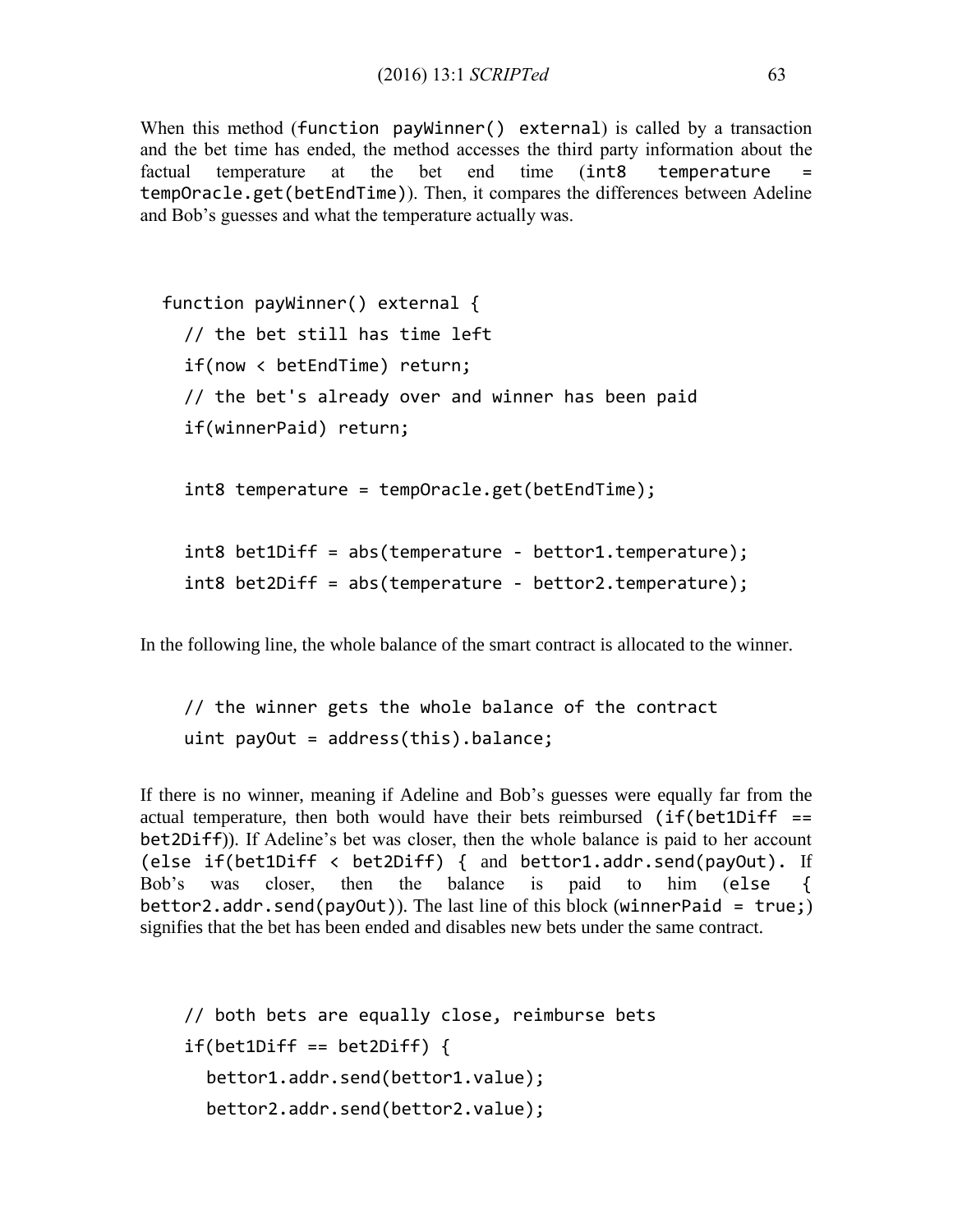```
// bet 1 is closer
  } else if(bet1Diff < bet2Diff) {
    bettor1.addr.send(payOut);
  // bet 2 must be the closest
  } else {
    bettor2.addr.send(payOut);
  }
  winnerPaid = true;
}
```
The last lines of code deal with the possibility that someone else, other than Adeline or Bob, has transferred money to this bet. In this example the possibility to place a bet is limited to the parties. However, another solution would also be possible, but in order to do this, the implications would need to be taken into consideration.

```
// abort all transactions sent to the contract outside of 
betOn()
function() {
  throw;
}
```
As the example demonstrates, a relatively simple contract between two parties can be turned into lines of code, into a blockchain-based smart contract. Still, this transformation differs significantly from the lawyer's impression about contracts. This example raises several questions on the interface between law and the blockchain architecture. It is clear that legally relevant occurrences take place in smart contracts: they cater to expectations that are to some extent linked with those created by the legal system.

# **3. Implications of Smart Contracts to Law**

}

## *3.1. How Should a Lawyer Read a Smart Contract?*

Reviewing a smart contract's code is difficult and time-consuming for a lawyer. The logic required for translating a legal contract to a programming language differs significantly from the lawyer's perspective to the contractual obligations. Still, there are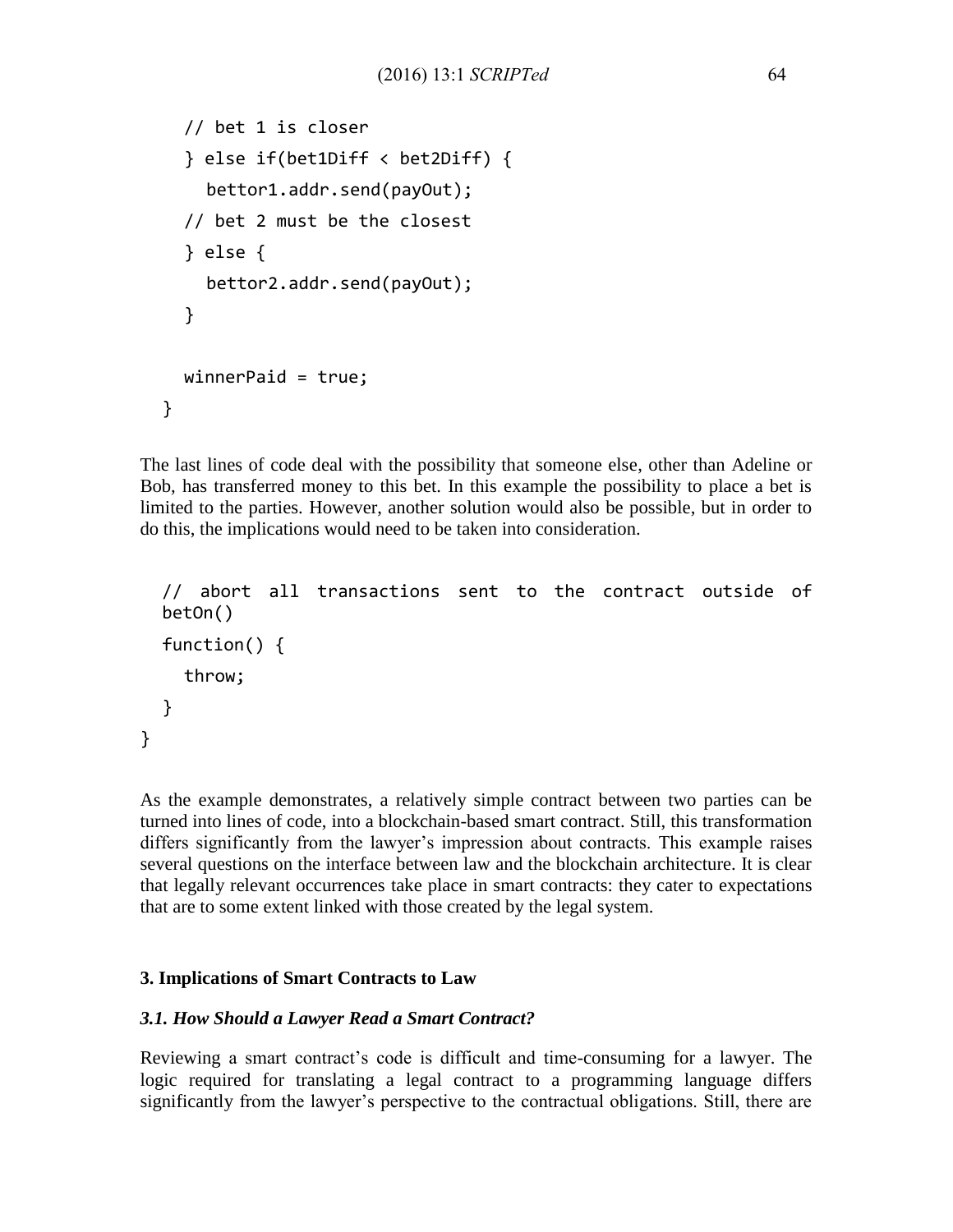several reasons why such an exercise is beneficial and why the logic of smart contracts is interesting beyond programmers. Several legally relevant steps take place within these lines of code.

First, the smart contract operates with a similar logic to "traditional" contracts: the will of both parties to enter the agreement is needed in order for it to be valid. In a smart contract, the declaration of intent is given through a transaction to the contract itself. In the example, Adeline created the contract but Bob also made a transaction from his account to the contract. The declaration of intent is not separate from the formation of the contract or from the execution of it. This raises questions of how contractual law applies to smart contracts both *in casu* and in general. Also, the self-execution embedded in the code affects the parties' needs to regulate on dispute resolution of possible future disputes, e.g. inclusion of arbitral clauses.

Second, there is an external reference point for establishing "real world" facts within the smart contract. In our example, Adeline and Bob trust that this external source of information provides trustworthy data. The smart contract itself has no way to verify whether the external data is correct or not, it simply applies it. Still, the data is retrieved by the smart contract when the function to pay the winner is called. Adeline and Bob trust the execution of the contract to the decentralised Ethereum platform instead of using intermediaries like escrows or turning to the courts in case of disagreement.

Although this example of fact-finding is a simple one, its implications are more farreaching. In this example the fact-finding is a part of the smart contract itself and the external fact-finding functions as a method for executing the contract as conflict prevention. The question remains whether such a structure could be employed to the needs of dispute resolution as well. Much of the fact-finding conducted by the courts in simple civil cases deals with examining written documents. As ODR has shown, simple e-commerce cases can already be resolved through automated online procedures. Hence the question is whether smart contracts could provide a new chapter for the automation of low intensity disputes both in public courts and in ODR procedures.

Third, there is no separate execution of contractual obligations, nor is there the need to force the compliance of the other party. As the smart contract comes into being only by the transactions made by the parties, the means for self-execution are already embedded within the contract. The implications of this irreversible self-enforcement could be tremendous. On one hand, self-enforcement is also conflict prevention. On the other hand, it is probable that some disputes will arise regardless of irreversible selfenforcement. The question is how these follow-up disputes can be resolved.

Fourth, writing the code for a smart contract is not just a simple translation of legal expectations to a programming language. As the example illustrates, there are several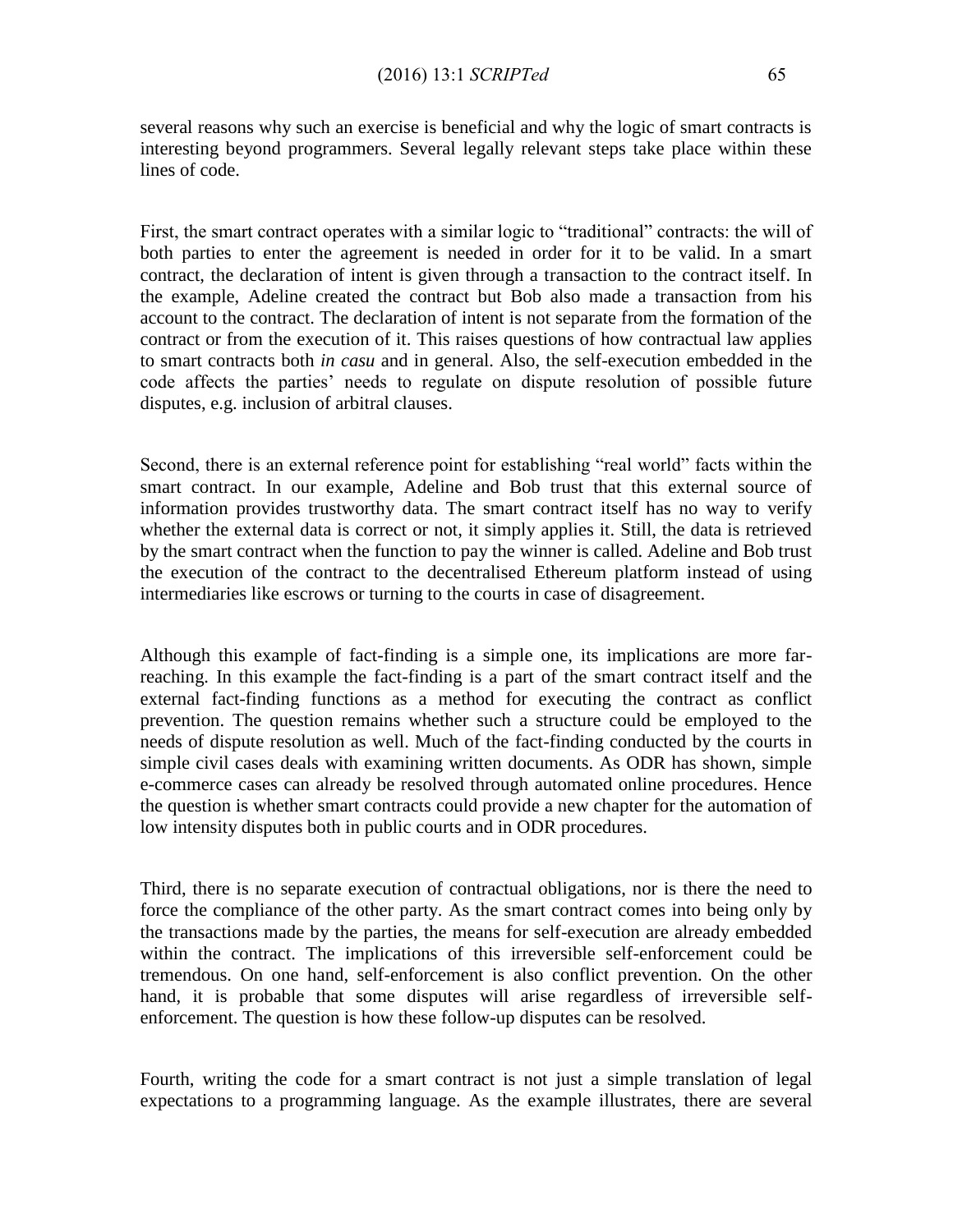alternative ways to affect the implications of a smart contract. We may limit the participants of the bet or not, we may require that only a third party is allowed to call the function payWinner. We may allow the parties to change their minds before the bet ends or may not. All of these choices are done at the code level but have legal relevance as well.

The blockchain exemplified here in simplified form might be employed to other uses than simple contracts between two fixed parties. However, it should be noted that the implications of this example to the overall automation of complex legal issues are not straightforward. The objective here has been to demonstrate that smart contracts can be used to solve legally simple, yet multifaceted disagreements. As the weather bet demonstrates, two parties can program their disagreement about the weather into a smart contract that verifies the data and allocates funds to the winner.

The practical utility of smart contracts beyond their use to bet on publicly available and objectively verifiable information emanates from such simple origins. A significant portion of low intensity online disputes takes place in relatively simple factual circumstances. For example, a typical e-commerce dispute regarding whether the paid goods have been delivered or not can easily be verified through delivery notices. This is to say that the resolution of such simple cases is most likely to benefit from automation through smart contracts. Low intensity disputes could be the first dispute category to be automated. However, it remains to be tested whether and how more complex cases, e.g. the quality of delivered goods, can be automated. In other words, the question is not whether all forms of dispute resolution can be solved by technological means: instead, the question is which dispute categories can be automated first.

Still, as this example confirms, the use of a blockchain for the purposes of dispute resolution or escrows is no longer a question of the distant future and neither is the emergence of legal programming.

## *3.2. Challenges of Smart Contracts*

It is clear that both the private enforcement of e-commerce sites as well as the selfexecution of smart contracts change our understanding of enforcement. Use of coercion to force compliance is no longer limited to the nation state's monopoly on violence. The danger is that as coercion detaches from the nation state, it also detaches from the state's due process control, which up until now has been the requirement for accessing the state's enforcement mechanism.

It is possible that use of blockchain technologies will also emerge within the domain of dispute resolution; such a development could both benefit and impede access to justice. On one hand, low value cases, which form the majority of e-commerce disputes, seldom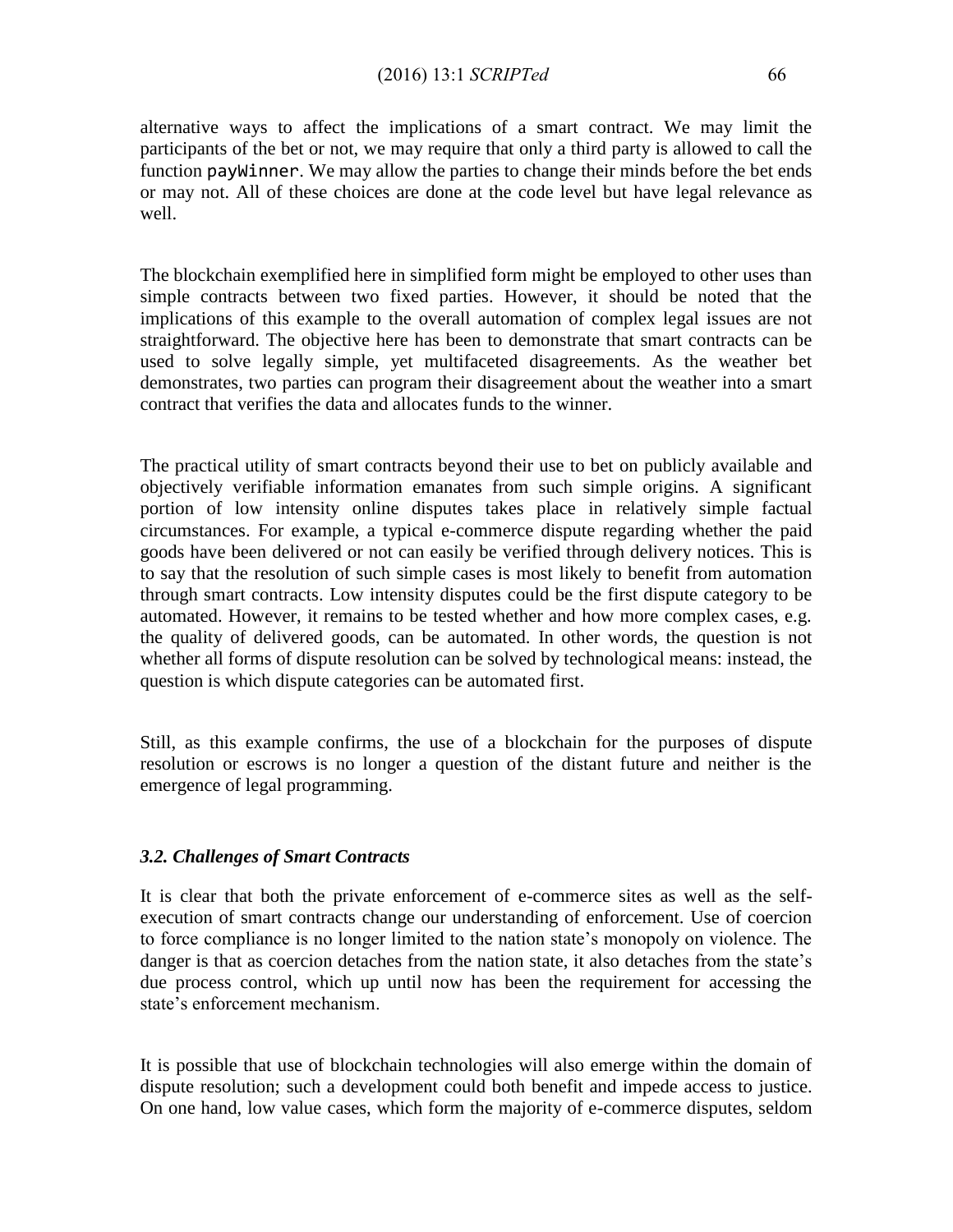exceed the litigation threshold in public courts, but simultaneously there is concern for whether they can be resolved by ODR procedures. Private ODR does not necessarily follow the same level of due process as public courts do and it produces no binding precedents. Blockchain-based dispute resolution could solve the latter issue, as all transactions within the blockchain are public.

On the other hand, a blockchain infrastructure  $-$  including all its applications  $-$  is a neoliberal's dream: there are no external authorities, public or private ones, which can dictate the transactions that are added to the public ledger. Transactions in the blockchain are irreversible, and it is unclear what this would mean for the rule of law and the protection of weaker parties. In other words, we have no idea whether removing the state from all phases of the equation of a contract, from formation to execution and possible dispute resolution, is really a good idea. In the end, nation states are often bound by constitutional obligations to provide the rule of law and protection of basic rights, which is not the case with other actors in the field.

As blockchain-based applications like smart contracts are gaining ground, reactions from the legal system are required. These reactions are not limited to questions about how we regulate cryptocurrencies, or user communities advocating for them. There are subtler questions: for example, what does the irreversibility of blockchain transactions mean from the legal perspective? How do we provide such an infrastructure with effective redress mechanisms, or can we at all? What assumptions are we making within smart contracts, e.g. if we assume the parties to be equal, rational actors, is there room for taking imbalances in their power relations into consideration?

Another issue relates to the possibilities provided by anonymity. For example, Howden draws attention to the challenges of cryptocurrencies, especially Bitcoin's vulnerability to abuse of dominant position in mining and transaction malleability.<sup>58</sup> On the other hand, De Filippi observes that although regulation of cryptocurrencies is needed, at the current stage self-regulation would probably provide better results, as it would not hinder future innovation. $59$ 

#### **4. Conclusions**

 $\overline{a}$ 

The emergence of smart contracts suggests a new chapter of law and technology, where blockchain technology is used as a cryptocurrency, as means of entering contractual

<sup>58</sup> See note 34 above at 796.

<sup>59</sup> P De Filippi, "Bitcoin: a regulatory nightmare to a libertarian dream" (2014) 3 *Internet Policy Review* available at <http://policyreview.info/articles/analysis/bitcoin-regulatory-nightmare-libertarian-dream> (accessed 5 Nov 2015).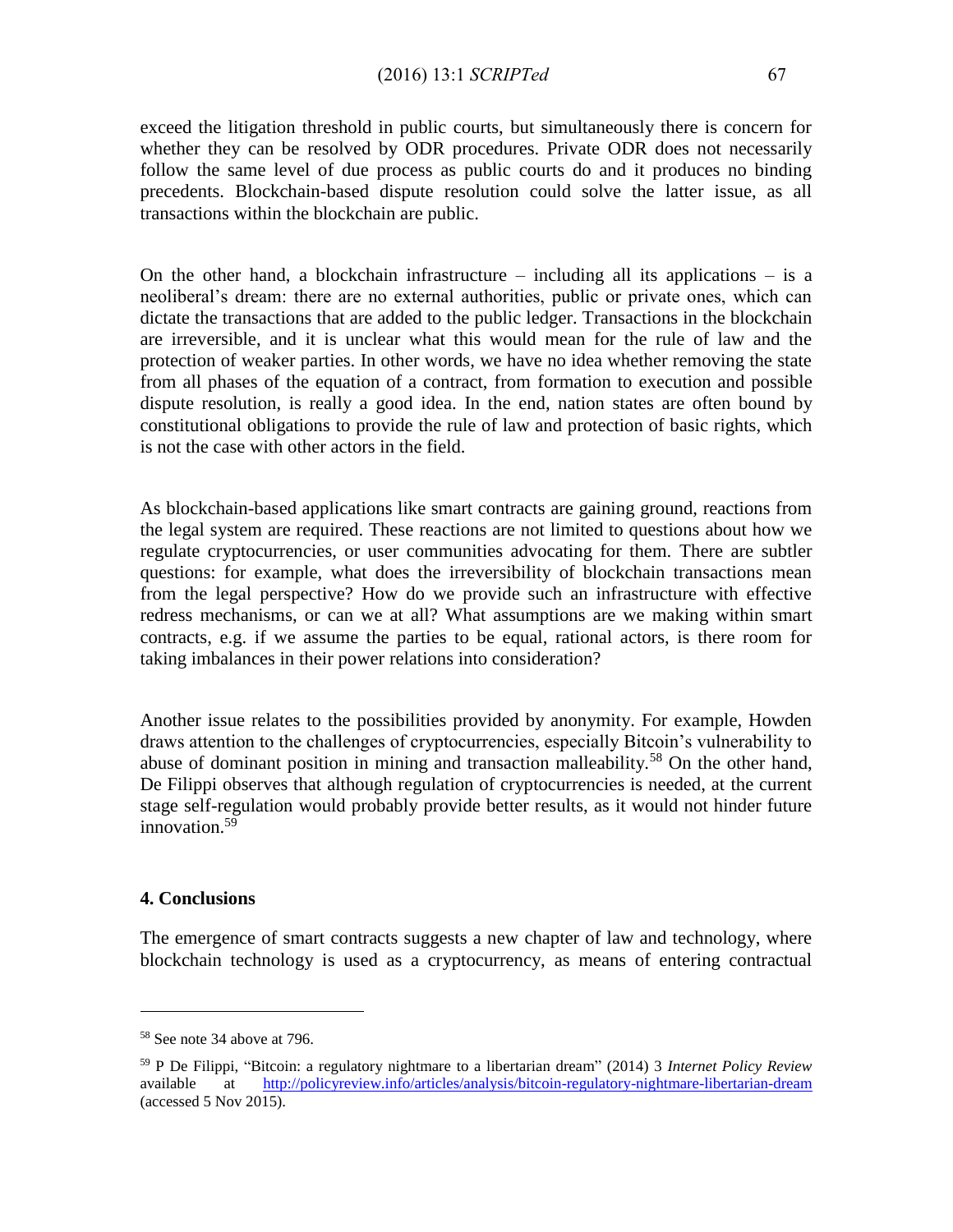relations and as means of self-enforcement. The technology has the potential to change our understanding of contractual law, of dispute resolution and enforcement and the divide between public and private use of power.<sup>60</sup> An urgent issue is whether smart contracts should be interpreted as belonging to law or not.<sup>61</sup> Furthermore, the hybrid nature of smart contracts as both contractual arrangements and conflict prevention obscures the already ambiguous boundaries between contractual law and procedural law. Further research is certainly needed, if we are to address the legal implications arising from the increasing use of smart contracts.

The case study of the weather bet demonstrated that smart contracts can be employed to resolve a difference of opinion between two parties regarding the weather. The fact that smart contracts can include the verification of external data also entails promising prospects for the automation of simple, low intensity cases. As there are no plausible solutions to enforce ODR decisions, the potential of smart contracts must be evaluated from this perspective. Nonetheless, the ground-breaking novelty of Ethereum-based smart contracts lies in the benefits of decentralisation. Decentralised smart contracts remove trust as the focal concept of interaction: as external influence is excluded from the blockchain and all transactions take place in the public ledger, there is no need place trust in the other party, the market place, the escrow service or the ODR provider.

At the moment, use of smart contracts requires programming skills, but there is no doubt that web-based applications of the technology can bring the technology within everyone's grasp. However, the question of digital literacy remains, as this new model of contractual relations relies on a distinct technological functionality that differs significantly from our traditional understanding of contract law and dispute resolution.

Another question is whether the blockchain can adopt the role of enforcement. The tentative first steps suggesting a "yes" are taken here in this introductory analysis. In addition to self-execution of smart contracts, the blockchain could transform our understanding of ODR. Right now there are more questions than answers. One question is whether and how dispute resolution could be organised through a blockchain infrastructure. Another question is what redress mechanisms exist or should exist for smart contracts that are irreversible by default.

<sup>&</sup>lt;sup>60</sup> Calliess and Zumbansen discuss essentially the same phenomenon: "The transnational challenge to legal theory presents itself to the fields and distinct doctrinal frameworks in both public and private international law at a time when both disciplines are already under extreme pressure to adapt their toolkits and even their conceptual frameworks in responding to the challenges arising from increasingly de-centralised and relativised law-making forums." G-P Calliess and P Zumbansen, *Rough Consensus and Running Code*  (Oxford: Hart Publishing, 2010) at 7.

<sup>&</sup>lt;sup>61</sup> As Schultz notes, recognition of private regimes as belonging to the legal system is important, as "calling something law grants it the authority that law usually has and thus creates a moral reason to comply with it". See note 23 above at 29.